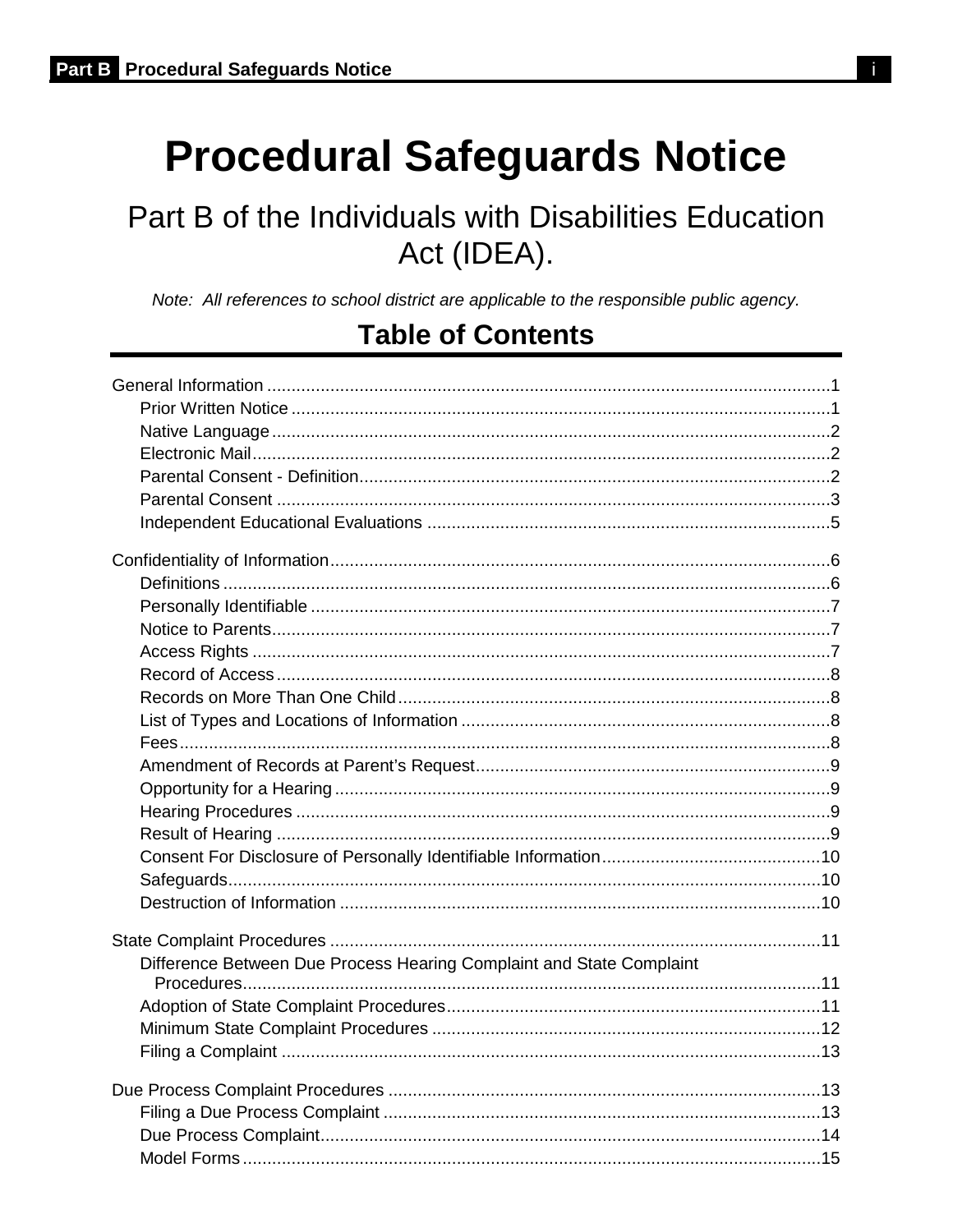| The Child's Placement While the Due Process Complaint and Hearing are              |  |
|------------------------------------------------------------------------------------|--|
|                                                                                    |  |
|                                                                                    |  |
|                                                                                    |  |
|                                                                                    |  |
|                                                                                    |  |
|                                                                                    |  |
|                                                                                    |  |
|                                                                                    |  |
| Protections for Children Not Yet Eligible for Special Education and Related        |  |
| Services.                                                                          |  |
| Referral to and Action by Law Enforcement and Judicial Authorities 31              |  |
| Requirements for Unilateral Placement by Parents of Children in Private Schools at |  |
|                                                                                    |  |
|                                                                                    |  |
|                                                                                    |  |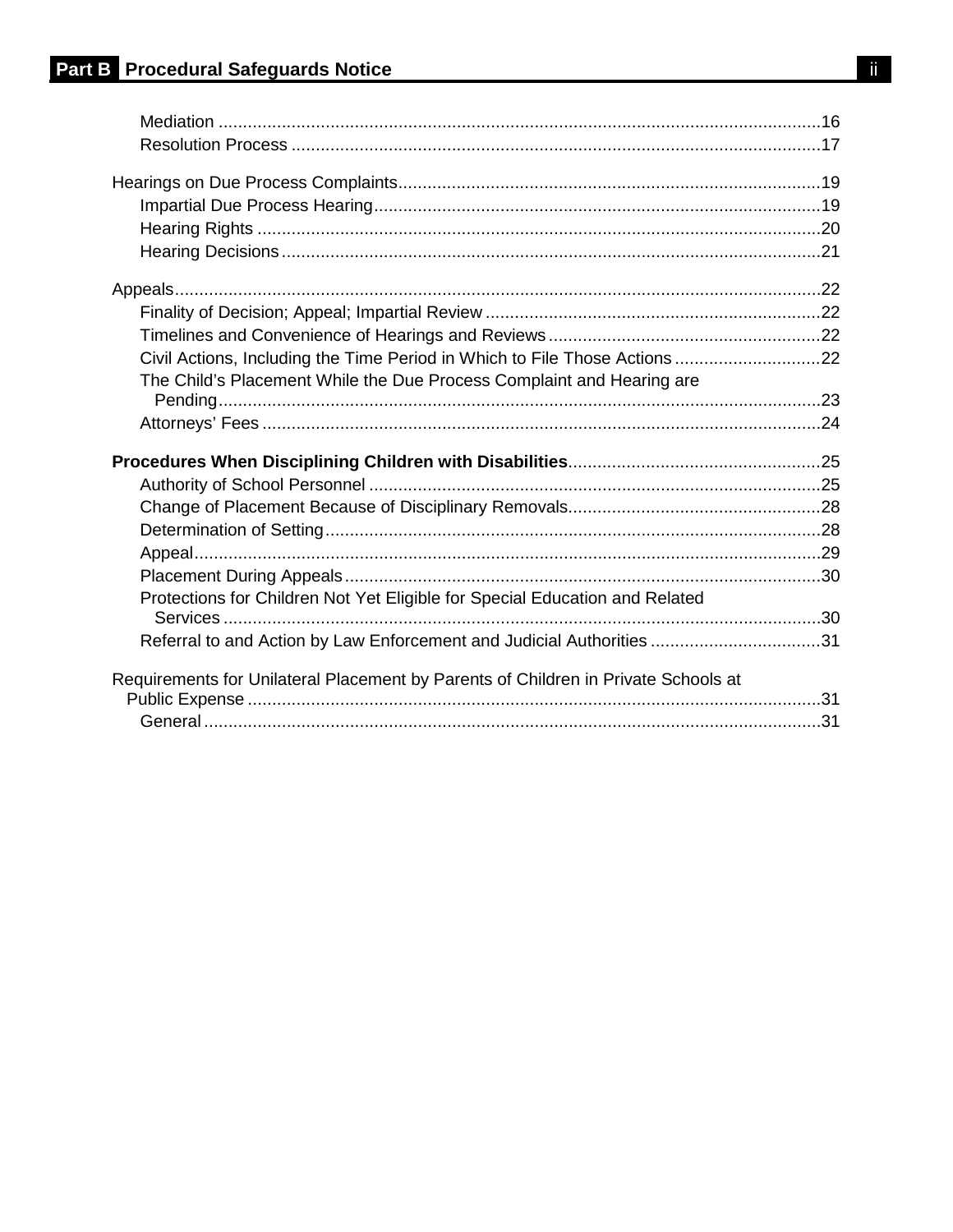# <span id="page-2-1"></span><span id="page-2-0"></span>**General Information**

# **PRIOR WRITTEN NOTICE**

## **34 CFR §300.503**

#### **Notice**

Your school district must give you written notice (provide you certain information in writing), within a reasonable amount of time before it:

- 1. Proposes to initiate or to change the identification, evaluation, or educational placement of your child, or the provision of a free appropriate public education (FAPE) to your child; **or**
- 2. Refuses to initiate or to change the identification, evaluation, or educational placement of your child, or the provision of FAPE to your child.

#### **Content of notice**

The written notice must:

- 1. Describe the action that your school district proposes or refuses to take;
- 2. Explain why your school district is proposing or refusing to take the action;
- 3. Describe each evaluation procedure, assessment, record, or report your school district used in deciding to propose or refuse the action;
- 4. Include a statement that you have protections under the procedural safeguards provisions in Part B of the IDEA;
- 5. Tell you how you can obtain a description of the procedural safeguards if the action that your school district is proposing or refusing is not an initial referral for evaluation;
- 6. Include resources for you to contact for help in understanding Part B of the IDEA;
- 7. Describe any other choices that your child's individualized education program (IEP) Team considered and the reasons why those choices were rejected; **and**
- 8. Provide a description of other reasons why your school district proposed or refused the action.

#### **Notice in understandable language**

The notice must be:

- 1. Written in language understandable to the general public; **and**
- 2. Provided in your native language or other mode of communication you use, unless it is clearly not feasible to do so.

If your native language or other mode of communication is not a written language, your school district must ensure that:

- 1. The notice is translated for you orally or by other means in your native language or other mode of communication;
- 2. You understand the content of the notice; **and**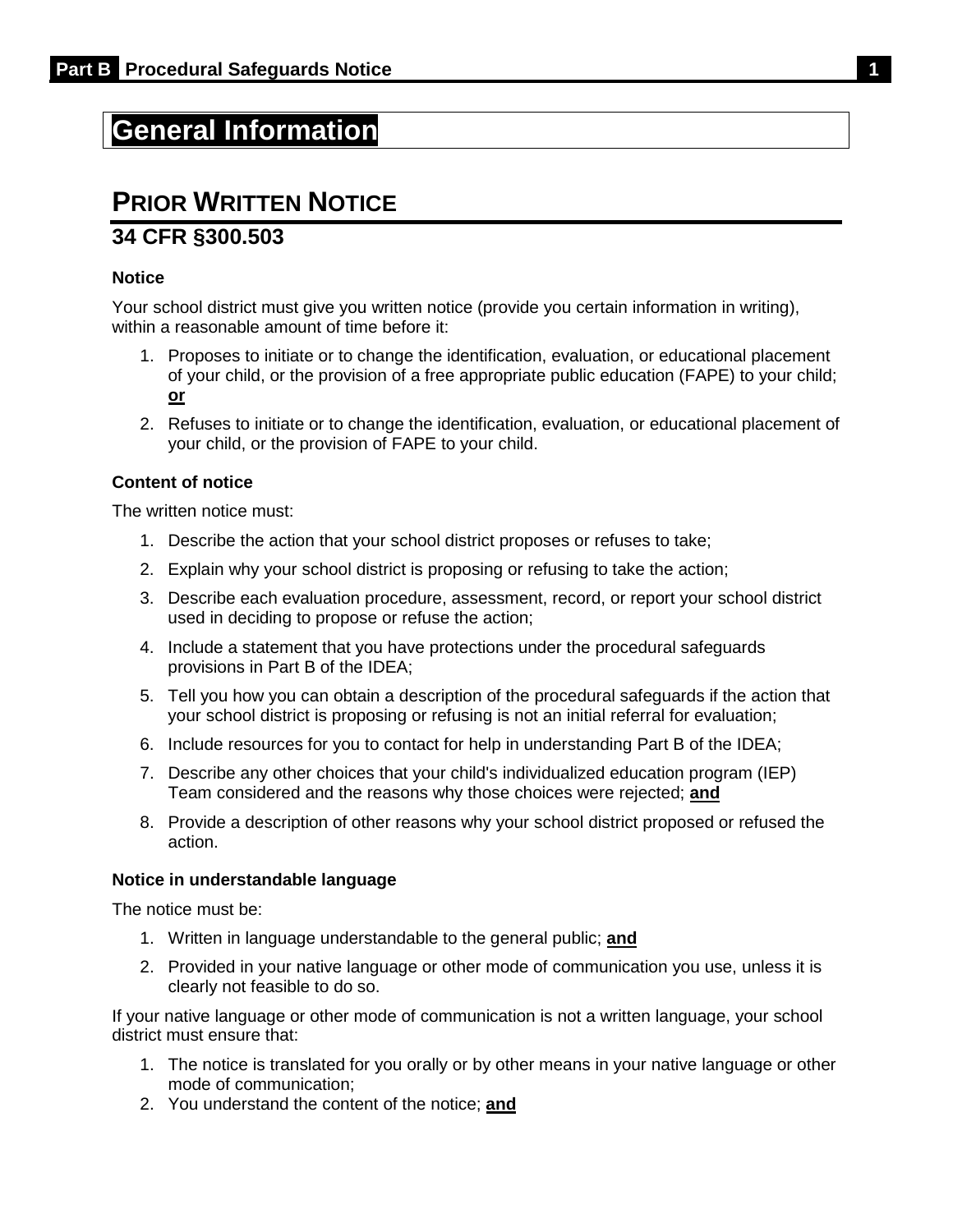<span id="page-3-0"></span>3. There is written evidence that 1 and 2 have been met.

# **NATIVE LANGUAGE**

## **34 CFR §300.29**

*Native language,* when used with an individual who has limited English proficiency, means the following:

- 1. The language normally used by that person, or, in the case of a child, the language normally used by the child's parents;
- 2. In all direct contact with a child (including evaluation of the child), the language normally used by the child in the home or learning environment.

For a person with deafness or blindness, or for a person with no written language, the mode of communication is what the person normally uses (such as sign language, Braille, or oral communication).

# <span id="page-3-1"></span>**ELECTRONIC MAIL**

## **34 CFR §300.505**

If your school district offers parents the choice of receiving documents by e-mail, you may choose to receive the following by e-mail:

- 1. Prior written notice;
- 2. Procedural safeguards notice; **and**
- <span id="page-3-2"></span>3. Notices related to a due process complaint.

# **PARENTAL CONSENT - DEFINITION**

# **34 CFR §300.9**

#### **Consent**

*Consent* means:

- 1. You have been fully informed in your native language or other mode of communication (such as sign language, Braille, or oral communication) of all information about the action for which you are giving consent.
- 2. You understand and agree in writing to that action, and the consent describes that action and lists the records (if any) that will be released and to whom; **and**
- 3. You understand that the consent is voluntary on your part and you may withdraw your consent at anytime.

If you wish to revoke (cancel) your consent after your child has begun receiving special education and related services, you must do so in writing.Your withdrawal of consent does not negate (undo) an action that has occurred after you gave your consent and before you withdrew it. In addition, the school district is not required to amend (change) your child's education records to remove any references that your child received special education and related services after your withdrawal of consent.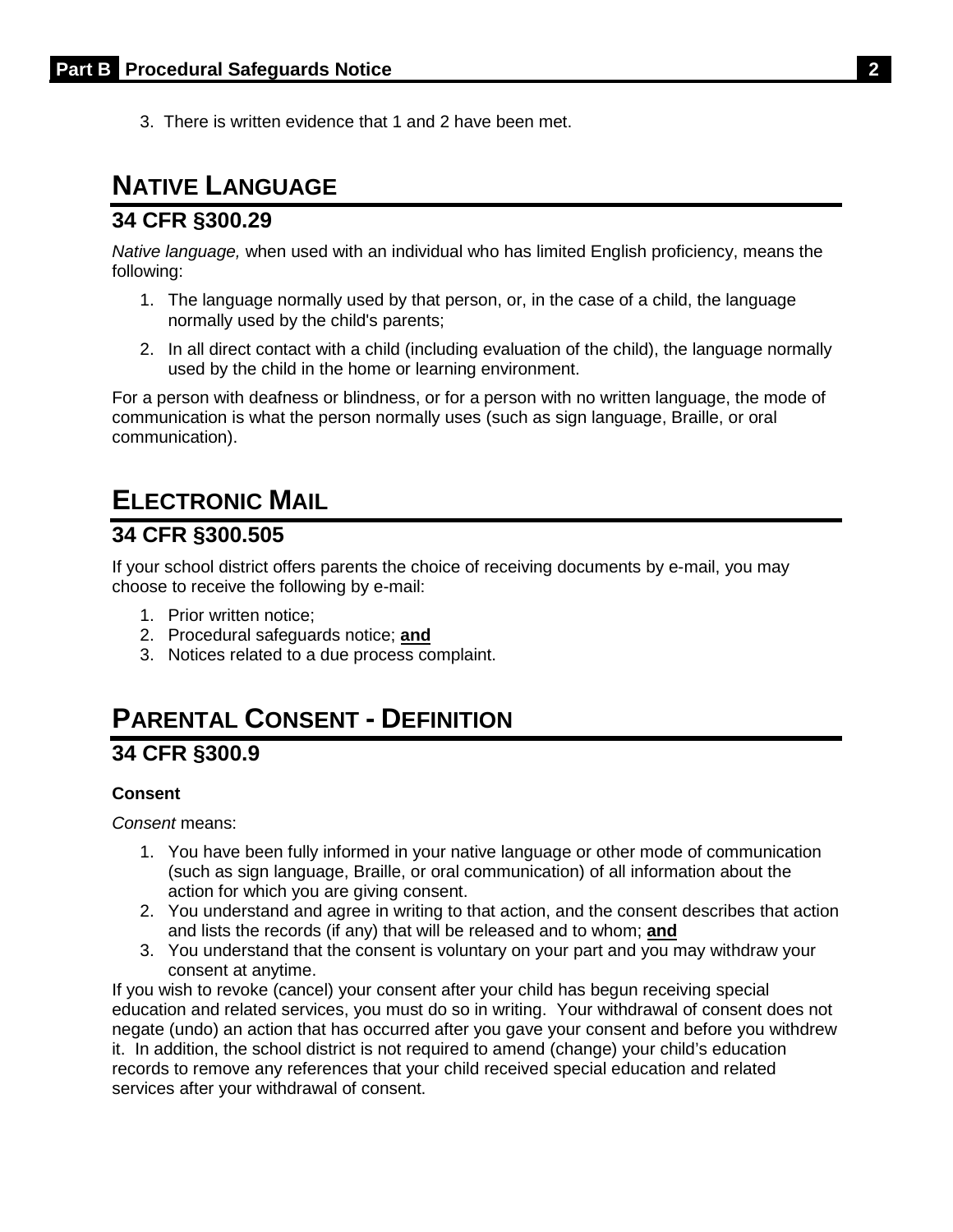# <span id="page-4-0"></span>**PARENTAL CONSENT**

## **34 CFR §300.300**

## **Consent for initial evaluation**

Your school district cannot conduct an initial evaluation of your child to determine whether your child is eligible under Part B of the IDEA to receive special education and related services without first providing you with prior written notice of the proposed action and without obtaining your consent as described under the heading *Prior Written Notice and Parental Consent.*

Your school district must make reasonable efforts to obtain your informed consent for an initial evaluation to decide whether your child is a child with a disability.

Your consent for initial evaluation does not mean that you have also given your consent for the school district to start providing special education and related services to your child.

If your child is enrolled in public school or you are seeking to enroll your child in a public school and you have refused to provide consent or failed to respond to a request to provide consent for an initial evaluation, your school district may, but is not required to, seek to conduct an initial evaluation of your child by utilizing the Act's mediation or due process complaint, resolution meeting, and impartial due process hearing procedures (unless required to do so or prohibited from doing so under State law). Your school district will not violate its obligations to locate, identify and evaluate your child if it does not pursue an evaluation of your child in these circumstances, unless State law requires it to pursue the evaluation.

#### **Special rules for initial evaluation of wards of the State**

If a child is a ward of the State and is not living with his/her parent —

The school district does not need consent from the parent for an initial evaluation to determine if the child is a child with a disability if:

- 1. Despite reasonable efforts to do so, the school district cannot find the child's parent;
- 2. The rights of the parents have been terminated in accordance with State law; **or**
- 3. A judge has assigned the right to make educational decisions and to consent for an initial evaluation to an individual other than the parent.

*Ward of the State*, as used in the IDEA, means a child who, as determined by the State where the child lives, is:

- 1. A foster child;
- 2. Considered a ward of the State under State law; **or**
- 3. In the custody of a public child welfare agency.

There is one exception that you should know about. *Ward of the State* does not include a foster child who has a foster parent who meets the definition of a parent as used in IDEA.

#### **Parental consent for services**

Your school district must obtain your informed consent before providing special education and related services to your child for the first time.

The school district must make reasonable efforts to obtain your informed consent before providing special education and related services to your child for the first time.

If you do not respond to a request to provide your consent for your child to receive special education and related services for the first time, or if you refuse to give such consent or later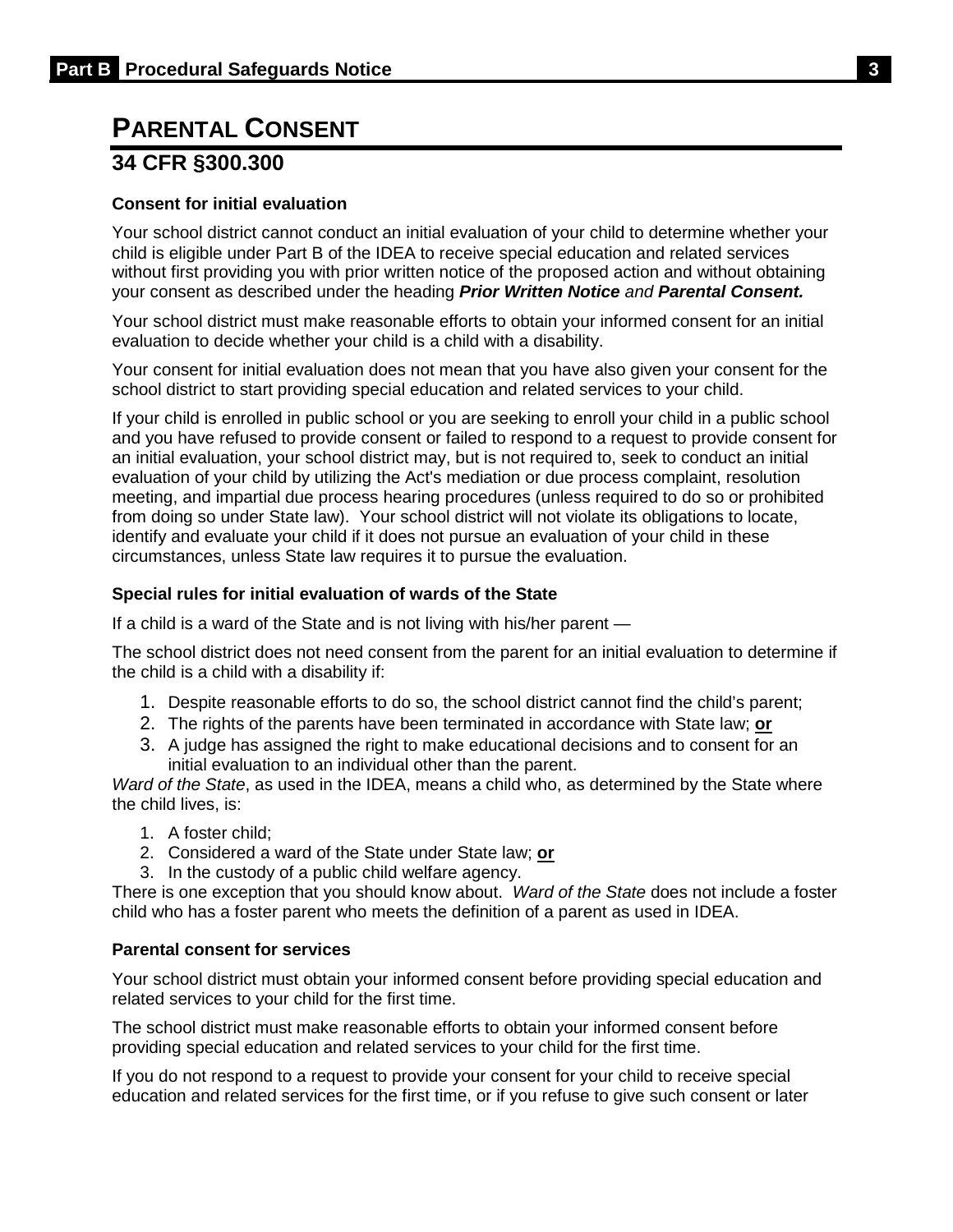revoke (cancel) your consent in writing, your school district may not use the procedural safeguards (i.e., mediation, due process complaint, resolution meeting, or an impartial due process hearing) in order to obtain agreement or a ruling that the special education and related services (recommended by your child's IEP Team) may be provided to your child without your consent.

If you refuse to give your consent for your child to receive special education and related services for the first time, or if you do not respond to a request to provide such consent or later revoke (cancel) your consent in writing and the school district does not provide your child with the special education and related services for which it sought your consent, your school district:

- 1. Is not in violation of the requirement to make a free appropriate public education (FAPE) available to your child for its failure to provide those services to your child; **and**
- 2. Is not required to have an individualized education program (IEP) meeting or develop an IEP for your child for the special education and related services for which your consent was requested.

If you revoke (cancel) your consent in writing at any point after your child is first provided special education and related services, then the school district may not continue to provide such services, but must provide you with prior written notice, as described under the heading **Prior Written Notice**, before discontinuing those services.

#### **Parental consent for reevaluations**

Your school district must obtain your informed consent before it reevaluates your child, unless your school district can demonstrate that:

- 1. It took reasonable steps to obtain your consent for your child's reevaluation; **and**
- 2. You did not respond.

If you refuse to consent to your child's reevaluation, the school district may, but is not required to, pursue your child's reevaluation by using the mediation, due process complaint, resolution meeting, and impartial due process hearing procedures to seek to override your refusal to consent to your child's reevaluation. As with initial evaluations, your school district does not violate its obligations under Part B of the IDEA if it declines to pursue the reevaluation in this manner.

#### **Documentation of reasonable efforts to obtain parental consent**

Your school must maintain documentation of reasonable efforts to obtain parental consent for initial evaluations, to provide special education and related services for the first time, to reevaluate and to locate parents of wards of the State for initial evaluations. The documentation must include a record of the school district's attempts in these areas, such as:

- 1. Detailed records of telephone calls made or attempted and the results of those calls;
- 2. Copies of correspondence sent to the parents and any responses received; **and**
- 3. Detailed records of visits made to the parent's home or place of employment and the results of those visits.

## **Other consent requirements**

Your consent is not required before your school district may:

1. Review existing data as part of your child's evaluation or a reevaluation; **or**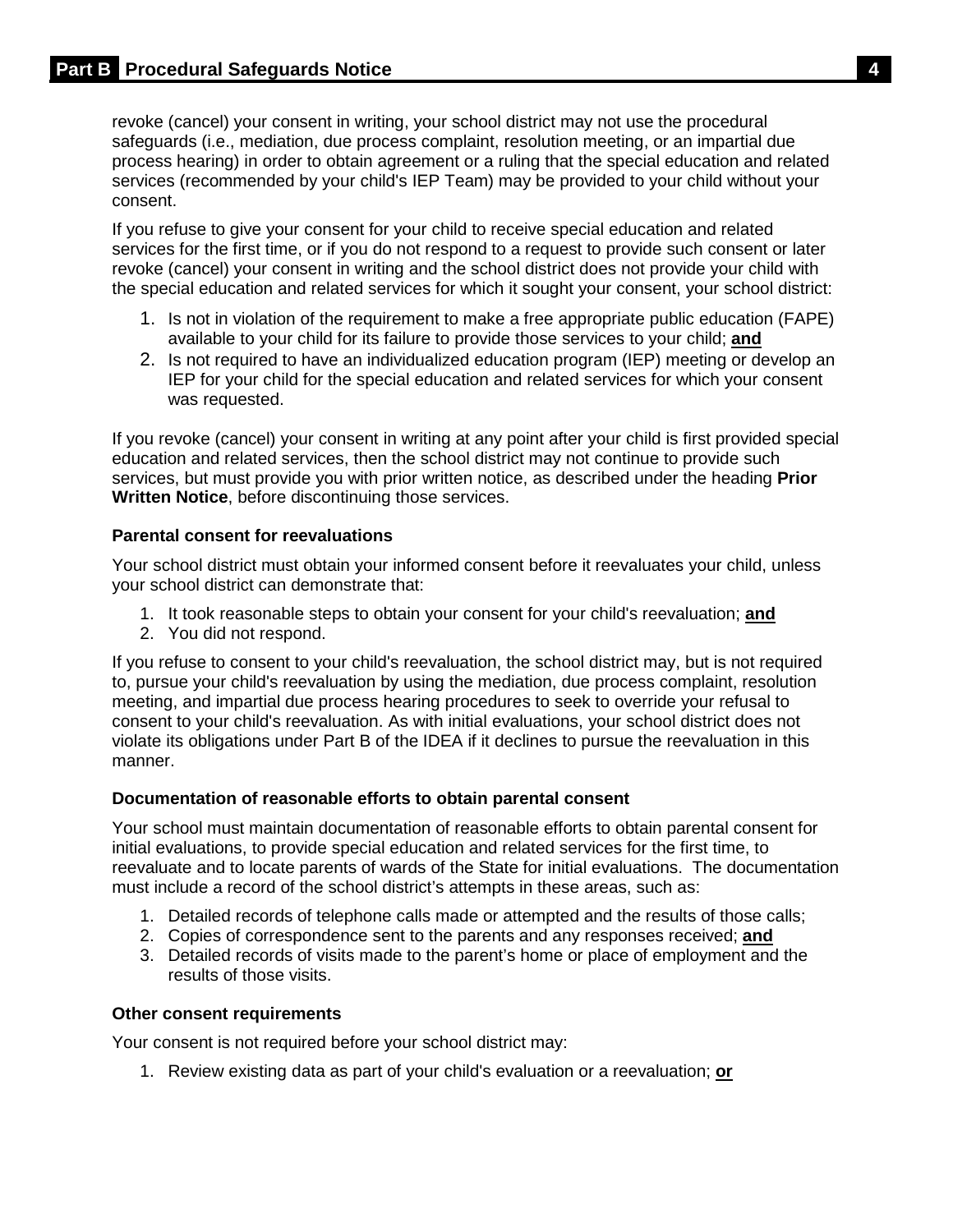2. Give your child a test or other evaluation that is given to all children unless, before that test or evaluation, consent is required from all parents of all children.

Your school district may not use your refusal to consent to one service or activity to deny you or your child any other service, benefit, or activity.

If you have enrolled your child in a private school at your own expense or if you are home schooling your child, and you do not provide your consent for your child's initial evaluation or your child's reevaluation, or you fail to respond to a request to provide your consent, the school district may not use its dispute resolution procedures i.e., mediation, due process complaint, resolution meeting, or an impartial due process hearing) and is not required to consider your child as eligible to receive equitable services (services made available to parentally-placed private school children with disabilities).

# <span id="page-6-0"></span>**INDEPENDENT EDUCATIONAL EVALUATIONS**

## **34 CFR §300.502**

## **General**

As described below, you have the right to obtain an independent educational evaluation (IEE) of your child if you disagree with the evaluation of your child that was obtained by your school district.

If you request an independent educational evaluation, the school district must provide you with information about where you may obtain an independent educational evaluation and about the school district's criteria that apply to independent educational evaluations.

#### **Definitions**

*Independent educational evaluation* means an evaluation conducted by a qualified examiner who is not employed by the school district responsible for the education of your child.

*Public expense* means that the school district either pays for the full cost of the evaluation or ensures that the evaluation is otherwise provided at no cost to you, consistent with the provisions of Part B of the IDEA, which allow each State to use whatever State, local, Federal and private sources of support are available in the State to meet the requirements of Part B of the Act.

#### **Parent right to evaluation at public expense**

You have the right to an independent educational evaluation of your child at public expense if you disagree with an evaluation of your child obtained by your school district, subject to the following conditions:

- 1. If you request an independent educational evaluation of your child at public expense, your school district must, without unnecessary delay, either: (a) File a due process complaint to request a hearing to show that its evaluation of your child is appropriate; or (b) Provide an independent educational evaluation at public expense, unless the school district demonstrates in a hearing that the evaluation of your child that you obtained did not meet the school district's criteria.
- 2. If your school district requests a hearing and the final decision is that your school district's evaluation of your child is appropriate, you still have the right to an independent educational evaluation, but not at public expense.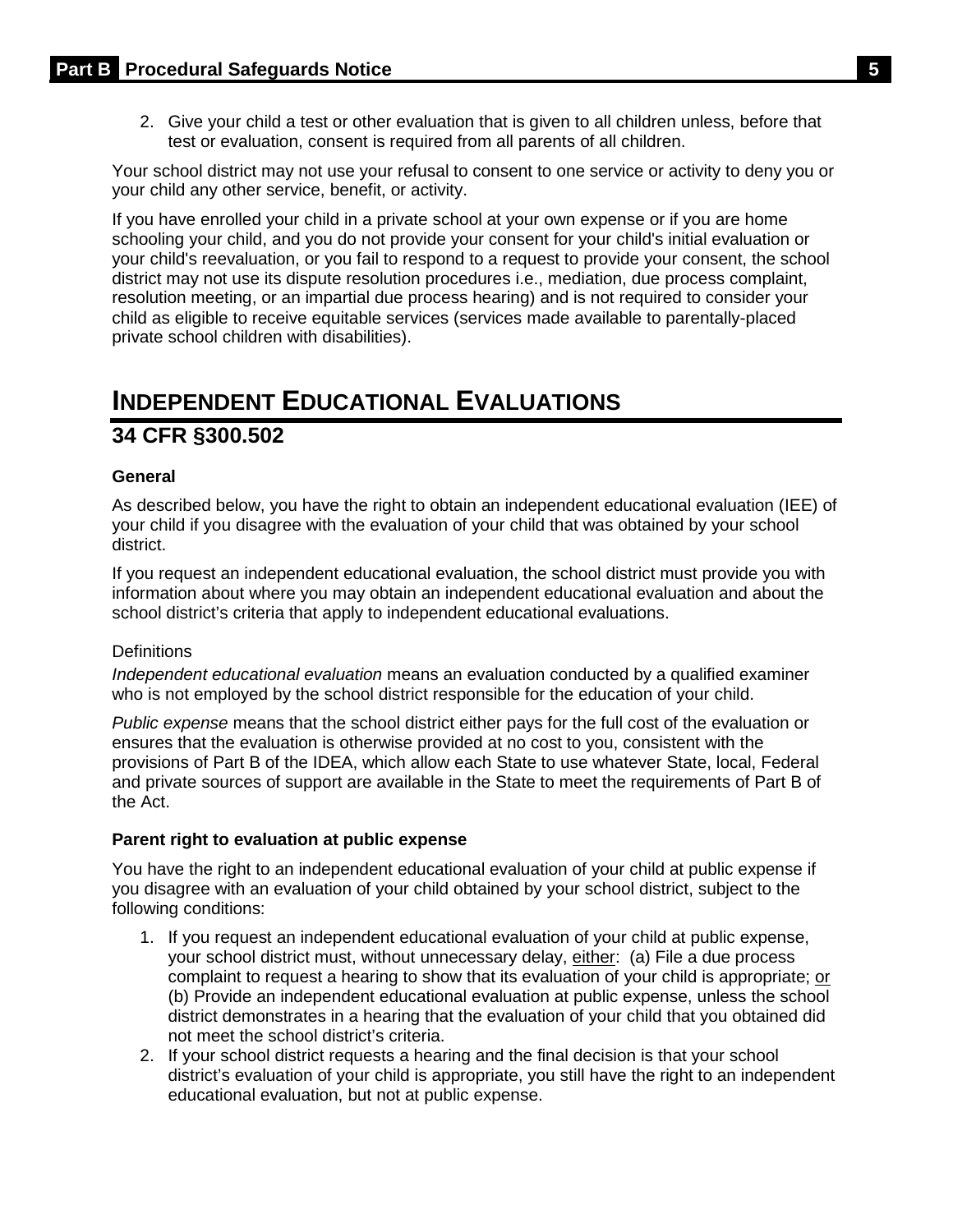3. If you request an independent educational evaluation of your child, the school district may ask why you object to the evaluation of your child obtained by your school district. However, your school district may not require an explanation and may not unreasonably delay either providing the independent educational evaluation of your child at public expense or filing a due process complaint to request a due process hearing to defend the school district's evaluation of your child.

You are entitled to only one independent educational evaluation of your child at public expense each time your school district conducts an evaluation of your child with which you disagree.

## **Parent-initiated evaluations**

If you obtain an independent educational evaluation of your child at public expense or you share with the school district an evaluation of your child that you obtained at private expense:

- 1. Your school district must consider the results of the evaluation of your child, if it meets the school district's criteria for independent educational evaluations, in any decision made with respect to the provision of a free appropriate public education (FAPE) to your child; **and**
- 2. You or your school district may present the evaluation as evidence at a due process hearing regarding your child.

## **Requests for evaluations by hearing officers**

If a hearing officer requests an independent educational evaluation of your child as part of a due process hearing, the cost of the evaluation must be at public expense.

## **School district criteria**

If an independent educational evaluation is at public expense, the criteria under which the evaluation is obtained, including the location of the evaluation and the qualifications of the examiner, must be the same as the criteria that the school district uses when it initiates an evaluation (to the extent those criteria are consistent with your right to an independent educational evaluation).

Except for the criteria described above, a school district may not impose conditions or timelines related to obtaining an independent educational evaluation at public expense.

# <span id="page-7-1"></span><span id="page-7-0"></span>**Confidentiality of Information**

# **DEFINITIONS**

## **34 CFR §300.611**

As used under the heading **Confidentiality of Information**:

- *Destruction* means physical destruction or removal of personal identifiers from information so that the information is no longer personally identifiable.
- *Education records* means the type of records covered under the definition of ''education records'' in 34 CFR Part 99 (the regulations implementing the Family Educational Rights and Privacy Act of 1974, 20 U.S.C. 1232g (FERPA)).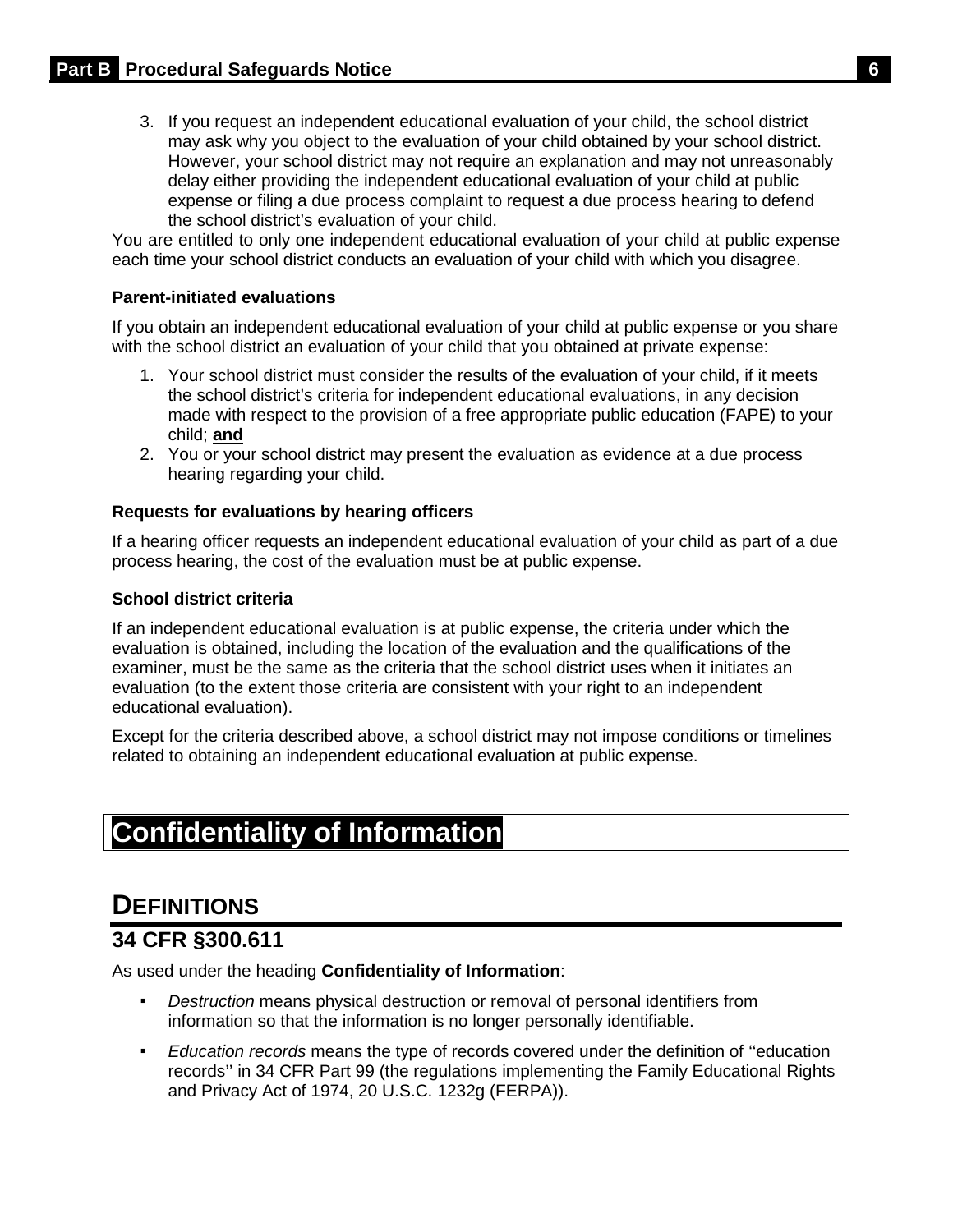*Participating agency* means any school district, agency or institution that collects, maintains, or uses personally identifiable information, or from which information is obtained, under Part B of the IDEA.

# <span id="page-8-0"></span>**PERSONALLY IDENTIFIABLE**

## **34 CFR §300.32**

*Personally identifiable* means information that has:

- (a) Your child's name, your name as the parent, or the name of another family member;
- (b) Your child's address;
- (c) A personal identifier, such as your child's social security number or student number; **or**
- (d) A list of personal characteristics or other information that would make it possible to identify your child with reasonable certainty.

# <span id="page-8-1"></span>**NOTICE TO PARENTS**

## **34 CFR §300.612**

The State Educational Agency must give notice that is adequate to fully inform parents about confidentiality of personally identifiable information, including:

- 1. A description of the extent to which the notice is given in the native languages of the various population groups in the State;
- 2. A description of the children on whom personally identifiable information is maintained, the types of information sought, the methods the State intends to use in gathering the information (including the sources from whom information is gathered), and the uses to be made of the information;
- 3. A summary of the policies and procedures that participating agencies must follow regarding storage, disclosure to third parties, retention, and destruction of personally identifiable information; **and**
- 4. A description of all of the rights of parents and children regarding this information, including the rights under the Family Educational Rights and Privacy Act (FERPA) and its implementing regulations in 34 CFR Part 99.

Before any major activity to identify, locate, or evaluate children in need of special education and related services (also known as "child find"), the notice must be published or announced in newspapers or other media, or both, with circulation adequate to notify parents throughout the State of these activities.

# <span id="page-8-2"></span>**ACCESS RIGHTS**

## **34 CFR §300.613**

The participating agency must permit you to inspect and review any education records relating to your child that are collected, maintained, or used by your school district under Part B of the IDEA. The participating agency must comply with your request to inspect and review any education records on your child without unnecessary delay and before any meeting regarding an individualized education program (IEP), or any impartial due process hearing (including a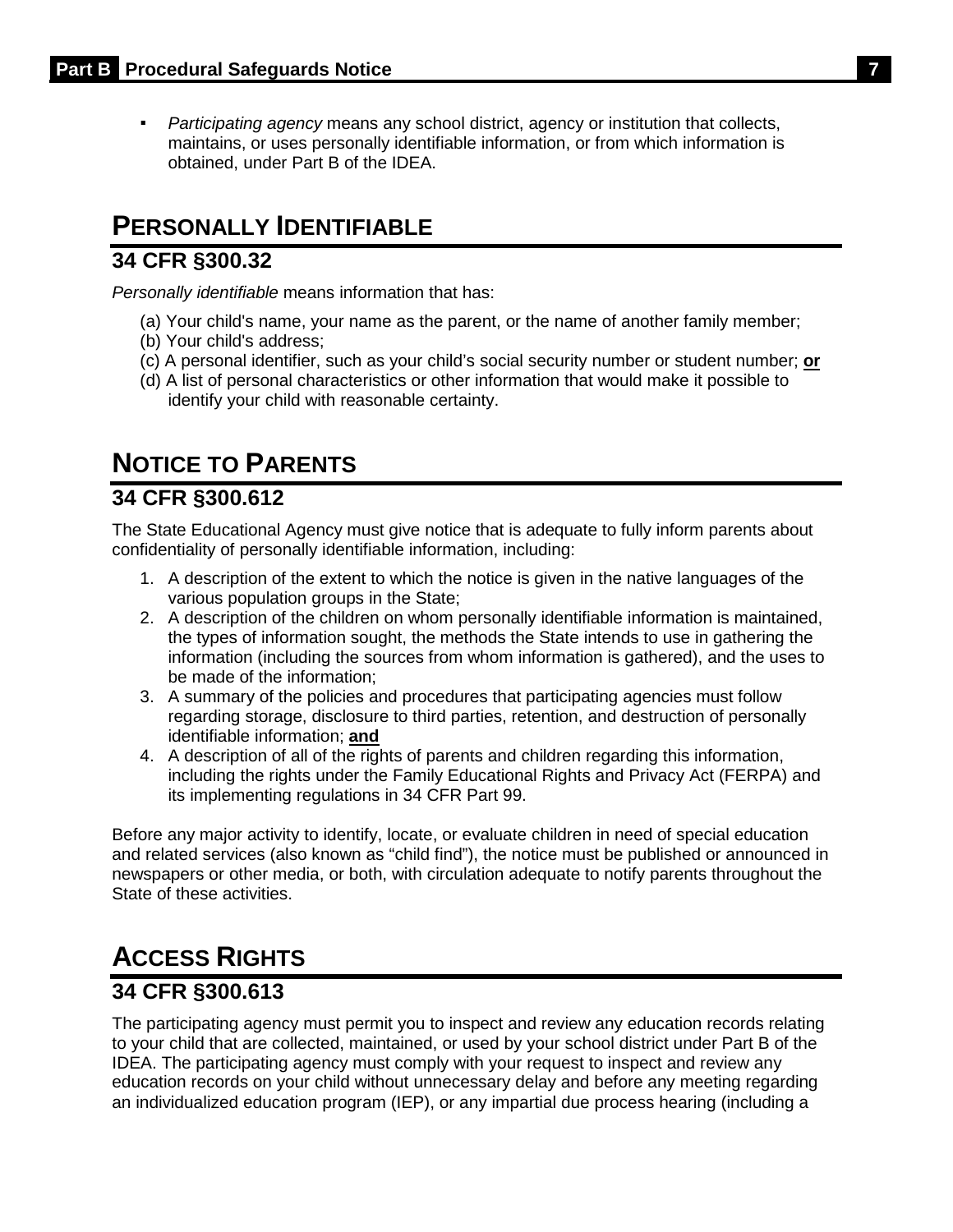resolution meeting or a hearing regarding discipline), and in no case more than 45 calendar days after you have made a request.

Your right to inspect and review education records includes:

- 1. Your right to a response from the participating agency to your reasonable requests for explanations and interpretations of the records;
- 2. Your right to request that the participating agency provide copies of the records if you cannot effectively inspect and review the records unless you receive those copies; **and**
- 3. Your right to have your representative inspect and review the records.

The participating agency may presume that you have authority to inspect and review records relating to your child unless advised that you do not have the authority under applicable State law governing such matters as guardianship, or separation and divorce.

# <span id="page-9-0"></span>**RECORD OF ACCESS**

## **34 CFR §300.614**

Each participating agency must keep a record of parties obtaining access to education records collected, maintained, or used under Part B of the IDEA (except access by parents and authorized employees of the participating agency), including the name of the party, the date access was given, and the purpose for which the party is authorized to use the records.

# <span id="page-9-1"></span>**RECORDS ON MORE THAN ONE CHILD**

## **34 CFR §300.615**

If any education record includes information on more than one child, the parents of those children have the right to inspect and review only the information relating to their child or to be informed of that specific information.

# <span id="page-9-2"></span>**LIST OF TYPES AND LOCATIONS OF INFORMATION**

## **34 CFR §300.616**

On request, each participating agency must provide you with a list of the types and locations of education records collected, maintained, or used by the agency.

# <span id="page-9-3"></span>**FEES**

## **34 CFR §300.617**

Each participating agency may charge a fee for copies of records that are made for you under Part B of the IDEA, if the fee does not effectively prevent you from exercising your right to inspect and review those records.

A participating agency may not charge a fee to search for or to retrieve information under Part B of the IDEA.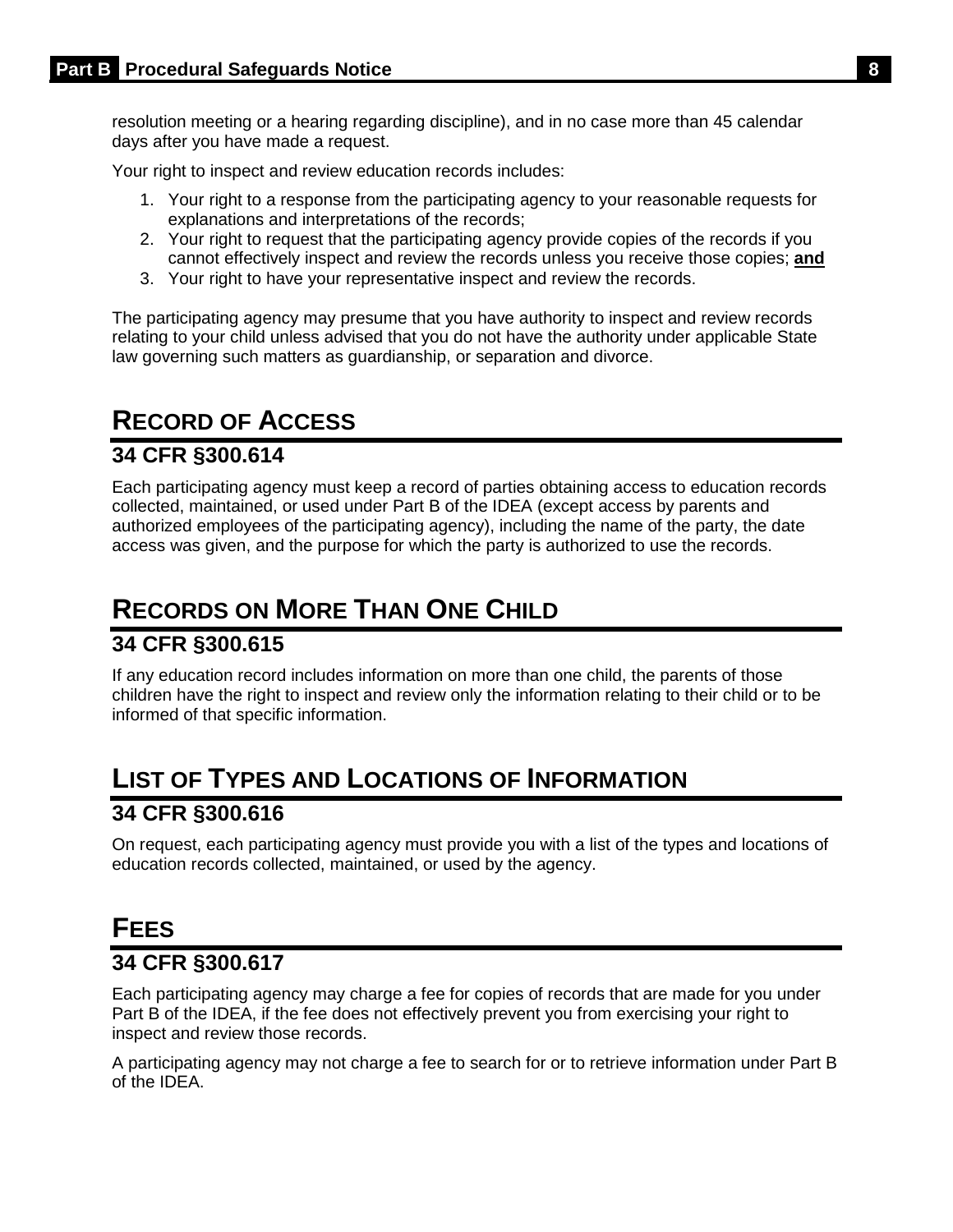# <span id="page-10-0"></span>**AMENDMENT OF RECORDS AT PARENT'S REQUEST 34 CFR §300.618**

If you believe that information in the education records regarding your child collected, maintained, or used under Part B of the IDEA is inaccurate, misleading, or violates the privacy or other rights of your child, you may request the participating agency that maintains the information to change the information.

The participating agency must decide whether to change the information in accordance with your request within a reasonable period of time of receipt of your request.

If the participating agency refuses to change the information in accordance with your request, it must inform you of the refusal and advise you of the right to a hearing for this purpose as described under the heading *Opportunity For a Hearing.* 

# <span id="page-10-1"></span>**OPPORTUNITY FOR A HEARING**

## **34 CFR §300.619**

The participating agency must, on request, provide you an opportunity for a hearing to challenge information in education records regarding your child to ensure that it is not inaccurate, misleading, or otherwise in violation of the privacy or other rights of your child.

# <span id="page-10-2"></span>**HEARING PROCEDURES**

## **34 CFR §300.621**

A hearing to challenge information in education records must be conducted according to the procedures for such hearings under the Family Educational Rights and Privacy Act (FERPA).

# <span id="page-10-3"></span>**RESULT OF HEARING**

## **34 CFR §300.620**

If, as a result of the hearing, the participating agency decides that the information is inaccurate, misleading or otherwise in violation of the privacy or other rights of the child, it must change the information accordingly and inform you in writing.

If, as a result of the hearing, the participating agency decides that the information is not inaccurate, misleading, or otherwise in violation of the privacy or other rights of your child, it must inform you of your right to place in the records that it maintains on your child a statement commenting on the information or providing any reasons you disagree with the decision of the participating agency.

Such an explanation placed in the records of your child must:

- 1. Be maintained by the participating agency as part of the records of your child as long as the record or contested portion is maintained by the participating agency; **and**
- 2. If the participating agency discloses the records of your child or the challenged portion to any party, the explanation must also be disclosed to that party.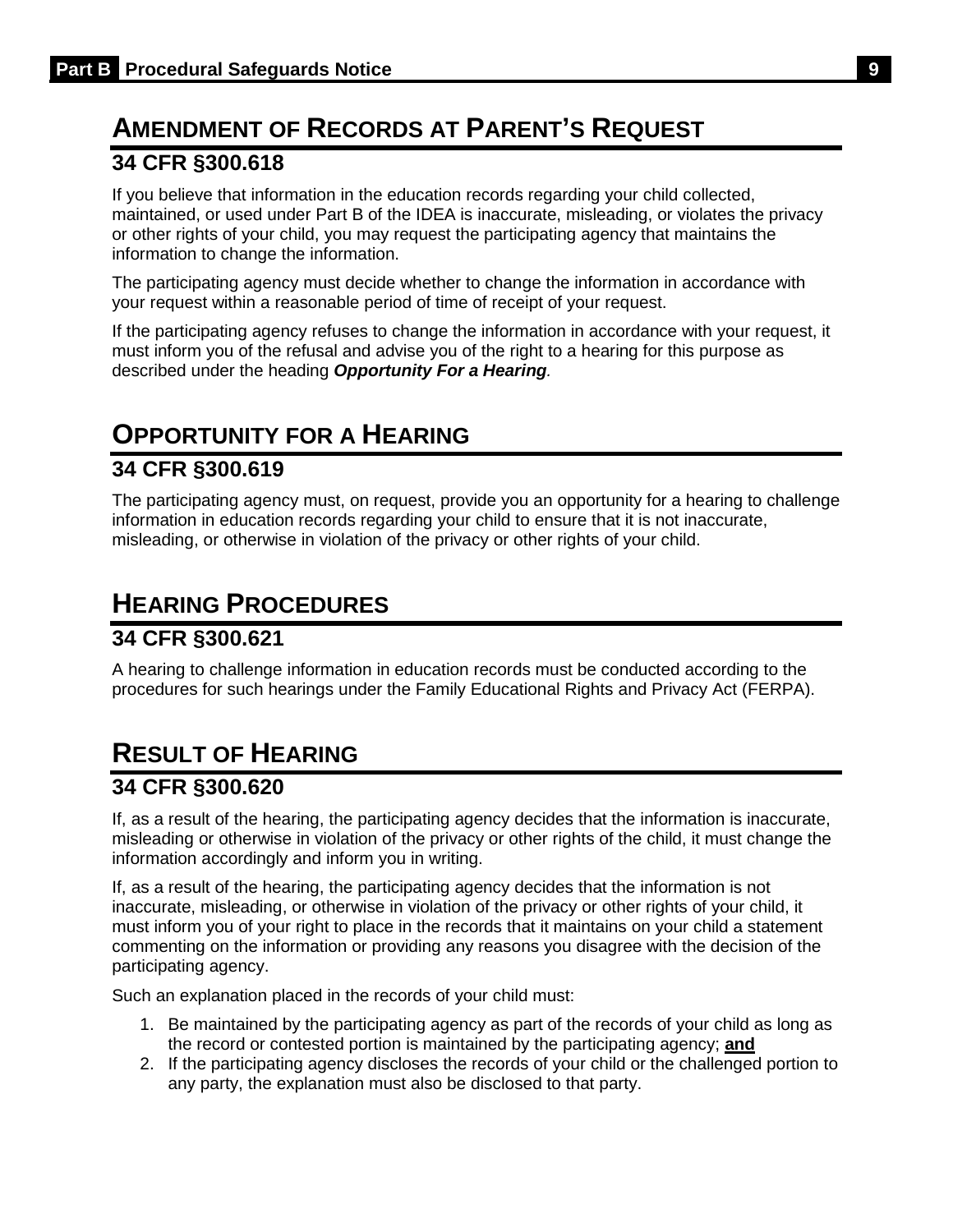# <span id="page-11-0"></span>**CONSENT FOR DISCLOSURE OF PERSONALLY IDENTIFIABLE INFORMATION**

## **34 CFR §300.622**

Unless the information is contained in education records, and the disclosure is authorized without parental consent under the Family Educational Rights and Privacy Act (FERPA), your consent must be obtained before personally identifiable information is disclosed to parties other than officials of participating agencies. Except under the circumstances specified below, your consent is not required before personally identifiable information is released to officials of participating agencies for purposes of meeting a requirement of Part B of the IDEA.

Your consent, or consent of an eligible child who has reached the age of majority under State law, must be obtained before personally identifiable information is released to officials of participating agencies providing or paying for transition services.

If your child is in, or is going to go to, a private school that is not located in the same school district you reside in, your consent must be obtained before any personally identifiable information about your child is released between officials in the school district where the private school is located and officials in the school district where you reside.

# <span id="page-11-1"></span>**SAFEGUARDS**

## **34 CFR §300.623**

Each participating agency must protect the confidentiality of personally identifiable information at collection, storage, disclosure, and destruction stages.

One official at each participating agency must assume responsibility for ensuring the confidentiality of any personally identifiable information.

All persons collecting or using personally identifiable information must receive training or instruction regarding your State's policies and procedures regarding confidentiality under Part B of the IDEA and the Family Educational Rights and Privacy Act (FERPA).

Each participating agency must maintain, for public inspection, a current listing of the names and positions of those employees within the agency who may have access to personally identifiable information.

# <span id="page-11-2"></span>**DESTRUCTION OF INFORMATION**

## **34 CFR §300.624**

Your school district must inform you when personally identifiable information collected, maintained, or used is no longer needed to provide educational services to your child.

The information must be destroyed at your request. However, a permanent record of your child's name, address, and phone number, his or her grades, attendance record, classes attended, grade level completed, and year completed may be maintained without time limitation.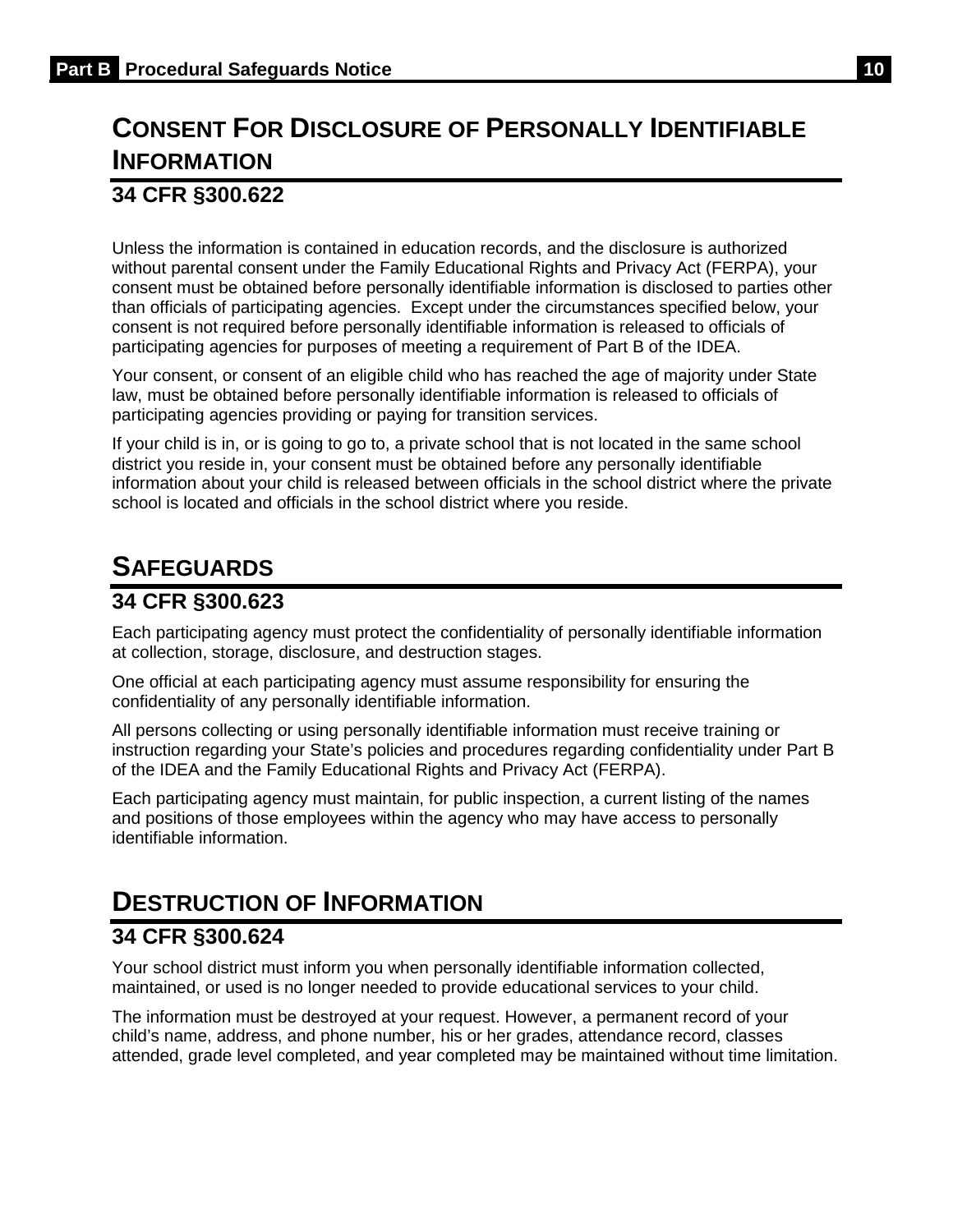# <span id="page-12-1"></span><span id="page-12-0"></span>**State Complaint Procedures**

# **DIFFERENCE BETWEEN DUE PROCESS HEARING COMPLAINT AND STATE COMPLAINT PROCEDURES**

The regulations for Part B of IDEA set forth separate procedures for State complaints and for due process complaints and hearings. As explained below, any individual or organization may file a State complaint alleging a violation of any Part B requirement by a school district, the State Educational Agency, or any other public agency. Only you or a school district may file a due process complaint on any matter relating to a proposal or a refusal to initiate or change the identification, evaluation or educational placement of a child with a disability, or the provision of a free appropriate public education (FAPE) to the child. While staff of the State Educational Agency generally must resolve a State complaint within a 60-calendar-day timeline, unless the timeline is properly extended, an impartial due process hearing officer must hear a due process complaint (if not resolved through a resolution meeting or through mediation) and issue a written decision within 45-calendar-days after the end of the resolution period, as described in this document under the heading Resolution Process, unless the hearing officer grants a specific extension of the timeline at your request or the school district's request. The State complaint and due process complaint, resolution and hearing procedures are described more fully below. The State Educational Agency must develop model forms to help you file a due process complaint and help you or other parties to file a State complaint as described under the heading **Model Forms**.

# <span id="page-12-2"></span>**ADOPTION OF STATE COMPLAINT PROCEDURES**

## **34 CFR §300.151**

## **General**

Each State Educational Agency must have written procedures for:

- **1.** Resolving any complaint, including a complaint filed by an organization or individual from another State;
- **2.** The filing of a complaint with the State Educational Agency;
- **3.** Widely disseminating the State complaint procedures to parents and other interested individuals, including parent training and information centers, protection and advocacy agencies, independent living centers, and other appropriate entities.

## **Remedies for denial of appropriate services**

In resolving a State complaint in which the State Educational Agency has found a failure to provide appropriate services, the State Educational Agency must address:

- 1. The failure to provide appropriate services, including corrective action appropriate to address the needs of the child (such as compensatory services or monetary reimbursement); **and**
- 2. Appropriate future provision of services for all children with disabilities.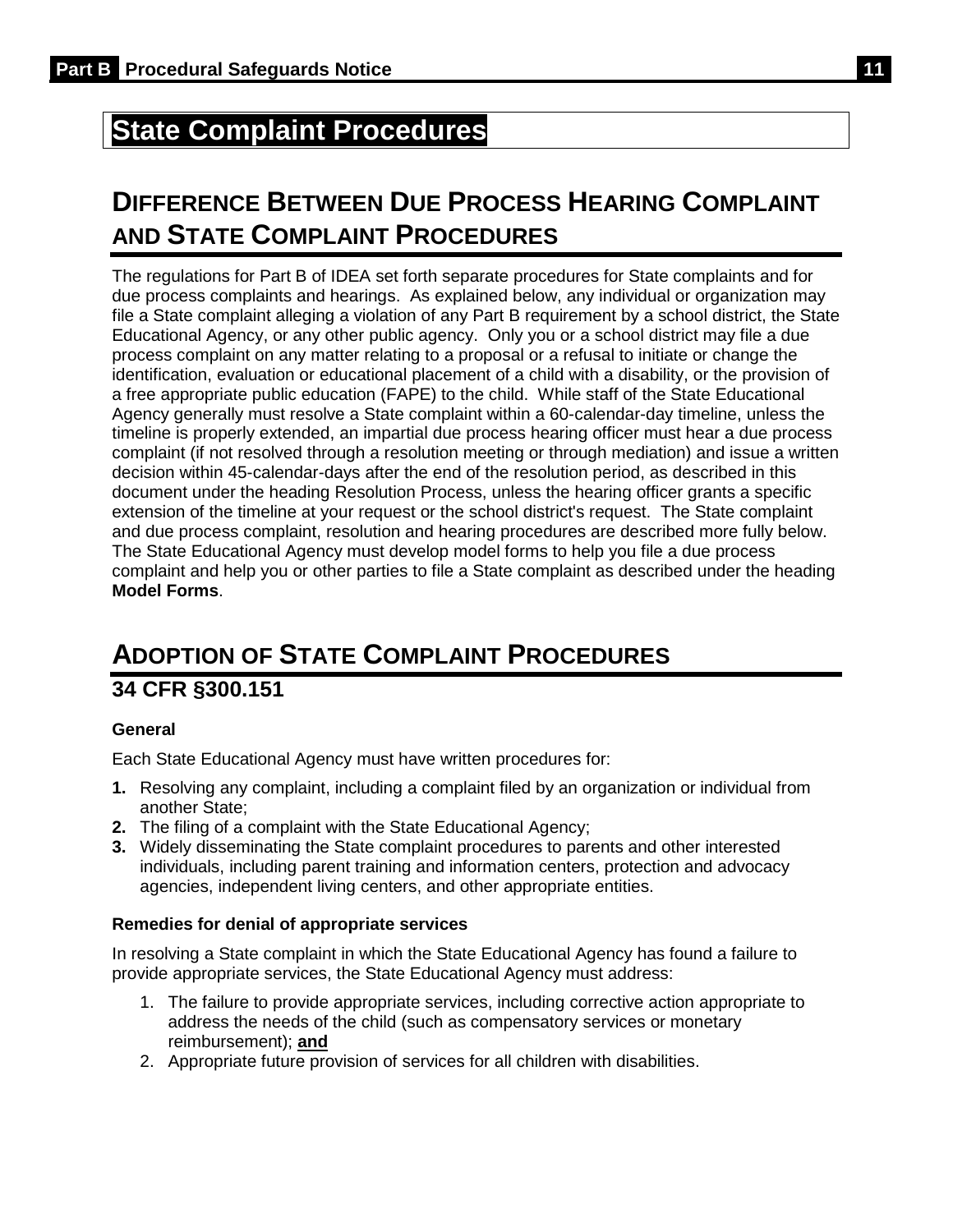# <span id="page-13-0"></span>**MINIMUM STATE COMPLAINT PROCEDURES**

## **34 CFR §300.152**

## **Time limit; minimum procedures**

Each State Educational Agency must include in its State complaint procedures a time limit of 60 calendar days after a complaint is filed to:

- 1. Carry out an independent on-site investigation, if the State Educational Agency determines that an investigation is necessary;
- 2. Give the complainant the opportunity to submit additional information, either orally or in writing, about the allegations in the complaint;
- 3. Provide the school district or other public agency with the opportunity to respond to the complaint, including, at a minimum: (a) at the option of the agency, a proposal to resolve the complaint; **and** (b) an opportunity for a parent who has filed a complaint and the agency to agree voluntarily to engage in mediation;
- 4. Review all relevant information and make an independent determination as to whether the school district or other public agency is violating a requirement of Part B of the IDEA; **and**
- 5. Issue a written decision to the complainant that addresses each allegation in the complaint and contains: (a) findings of fact and conclusions; **and** (b) the reasons for the State Educational Agency's final decision.

## **Time extension; final decision; implementation**

The State Educational Agency's procedures described above also must:

- 1. Permit an extension of the 60 calendar-day time limit only if: (a) exceptional circumstances exist with respect to a particular State complaint; **or** (b) the parent and the school district or other public agency involved voluntarily agree to extend the time to resolve the matter through mediation or alternative means of dispute resolution, if available in the State.
- 2. Include procedures for effective implementation of the State Educational Agency's final decision, if needed, including: (a) technical assistance activities; (b) negotiations; **and** (c) corrective actions to achieve compliance.

## **State complaints and due process hearings**

If a written State complaint is received that is also the subject of a due process hearing as described below under the heading *Filing a Due Process Complaint*, or the State complaint contains multiple issues of which one or more are part of such a hearing, the State must set aside the State complaint, or any part of the State complaint that is being addressed in the due process hearing until the hearing is over. Any issue in the State complaint that is not a part of the due process hearing must be resolved using the time limit and procedures described above.

If an issue raised in a State complaint has previously been decided in a due process hearing involving the same parties (you and the school district), then the due process hearing decision is binding on that issue and the State Educational Agency must inform the complainant that the decision is binding.

A complaint alleging a school district's or other public agency's failure to implement a due process hearing decision must be resolved by the State Educational Agency.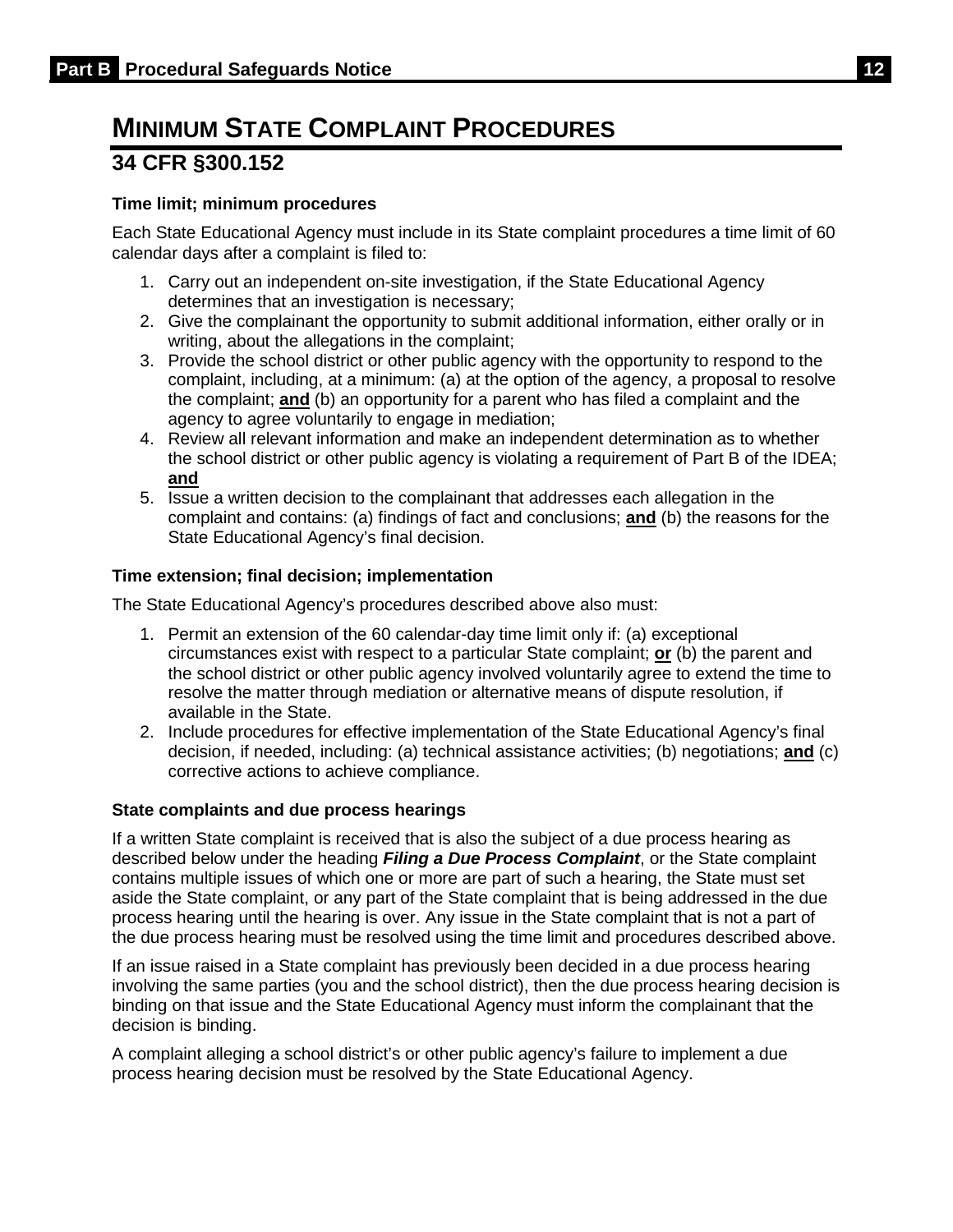# <span id="page-14-0"></span>**FILING A STATE COMPLAINT**

## **34 CFR §300.153**

An organization or individual may file a signed written State complaint under the procedures described above.

The State complaint must include:

- 1. A statement that a school district or other public agency has violated a requirement of Part B of the IDEA or its implementing regulations in 34 CFR Part 300;
- 2. The facts on which the statement is based;
- 3. The signature and contact information for the party filing the complaint; and
- 4. If alleging violations regarding a specific child:
	- (a) The name of the child and address of the residence of the child;
	- (b) The name of the school the child is attending;
	- (c) In the case of a homeless child or youth, available contact information for the child, and the name of the school the child is attending;
	- (d) A description of the nature of the problem of the child, including facts relating to the problem; **and**
	- (e) A proposed resolution of the problem to the extent known and available to the party filing the complaint at the time the complaint is filed.

The complaint must allege a violation that occurred not more than one year prior to the date that the complaint is received as described under the heading *Adoption of State Complaint Procedures.*

The party filing the State complaint must forward a copy of the complaint to the school district or other public agency serving the child at the same time the party files the complaint with the State Educational Agency.

# <span id="page-14-2"></span><span id="page-14-1"></span>**Due Process Complaint Procedures**

# **FILING A DUE PROCESS COMPLAINT**

## **34 CFR §300.507**

## **General**

You or the school district may file a due process complaint on any matter relating to a proposal or a refusal to initiate or change the identification, evaluation or educational placement of your child, or the provision of a free appropriate public education (FAPE) to your child.

The due process complaint must allege a violation that happened not more than two years before you or the school district knew or should have known about the alleged action that forms the basis of the due process complaint.

The above timeline does not apply to you if you could not file a due process complaint within the timeline because:

1. The school district specifically misrepresented that it had resolved the issues identified in the complaint; **or**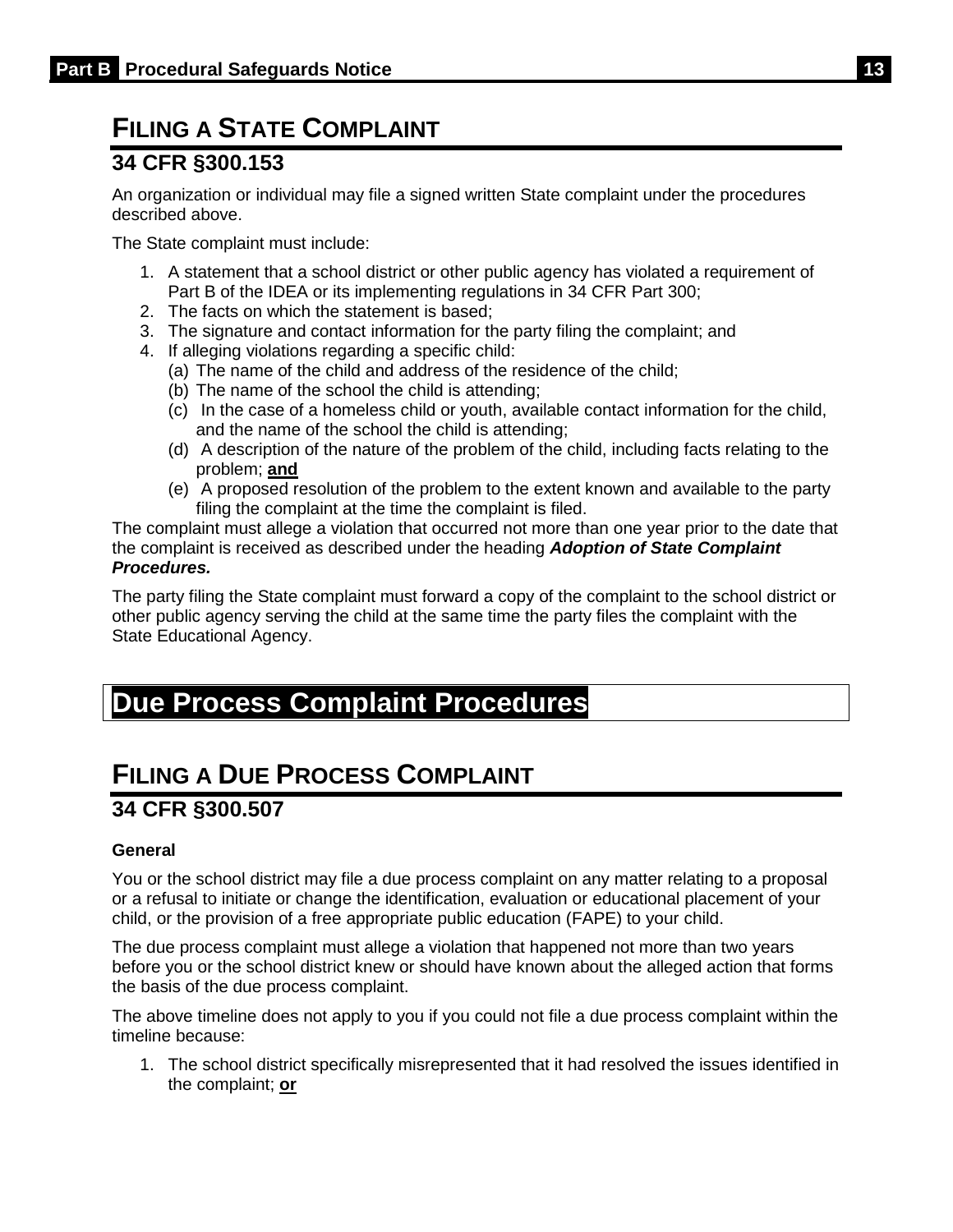2. The school district withheld information from you that it was required to provide you under Part B of the IDEA.

## **Information for parents**

The school district must inform you of any free or low-cost legal and other relevant services available in the area if you request the information, **or** if you or the school district file a due process complaint.

# <span id="page-15-0"></span>**DUE PROCESS COMPLAINT**

## **34 CFR §300.508**

## **General**

In order to request a hearing, you or the school district (or your attorney or the school district's attorney) must submit a due process complaint to the other party. That complaint must contain all of the content listed below and must be kept confidential.

You or the school district, whichever one filed the complaint, must also provide the State Educational Agency with a copy of the complaint.

## **Content of the complaint**

The due process complaint must include:

- 1. The name of the child;
- 2. The address of the child's residence;
- 3. The name of the child's school;
- 4. If the child is a homeless child or youth, the child's contact information and the name of the child's school;
- 5. A description of the nature of the problem of the child relating to the proposed or refused action, including facts relating to the problem; **and**
- 6. A proposed resolution of the problem to the extent known and available to the complaining party (you or the school district) at the time.

#### **Notice required before a hearing on a due process complaint**

You or the school district may not have a due process hearing until you or the school district (or your attorney or the school district's attorney), files a due process complaint that includes the information listed above.

#### **Sufficiency of complaint**

In order for a due process complaint to go forward, it must be considered sufficient. The due process complaint will be considered sufficient (to have met the content requirements above) unless the party receiving the due process complaint (you or the school district) notifies the hearing officer and the other party in writing, within 15 calendar days of receiving the complaint, that the receiving party believes that the due process complaint does not meet the requirements listed above.

Within five calendar days of receiving the notification the receiving party (you or the school district) considers a due process complaint insufficient, the hearing officer must decide if the due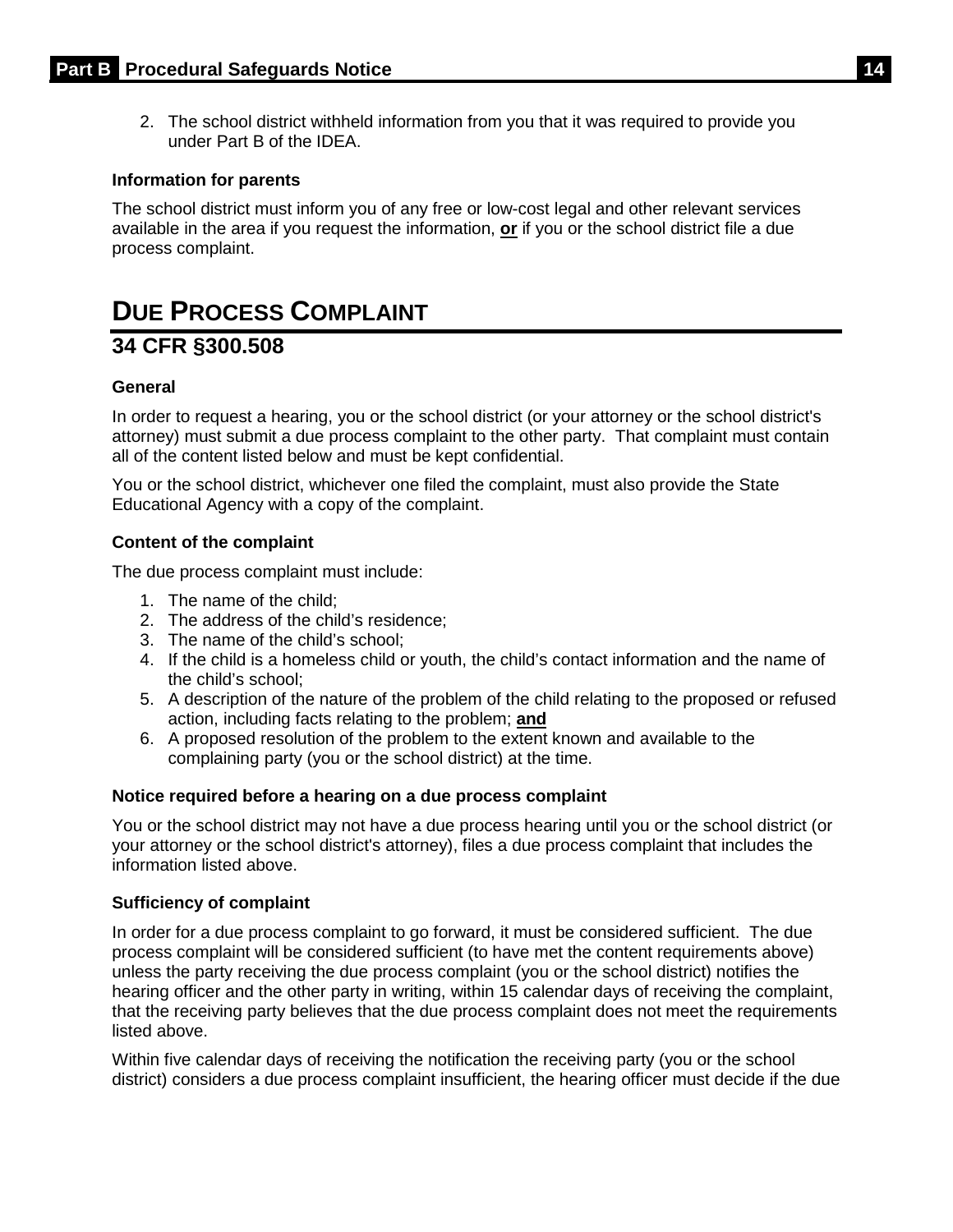process complaint meets the requirements listed above, and notify you and the school district in writing immediately.

## **Complaint amendment**

You or the school district may make changes to the complaint only if:

- 1. The other party approves of the changes in writing and is given the chance to resolve the due process complaint through a resolution meeting, described under the heading **Resolution Process**; **or**
- 2. By no later than five days before the due process hearing begins, the hearing officer grants permission for the changes.

If the complaining party (you or the school district) makes changes to the due process complaint, the timelines for the resolution meeting (within 15 calendar days of receiving the complaint) and the time period for resolution (within 30 calendar days of receiving the complaint) start again on the date the amended complaint is filed.

## **Local educational agency (LEA) or school district response to a due process complaint**

If the school district has not sent a prior written notice to you, as described under the heading *Prior Written Notice, regarding the subject matter contained in your due process complaint, the* school district must, within 10 calendar days of receiving the due process complaint, send to you a response that includes:

- 1. An explanation of why the school district proposed or refused to take the action raised in the due process complaint;
- 2. A description of other options that your child's individualized education program (IEP) Team considered and the reasons why those options were rejected;
- 3. A description of each evaluation procedure, assessment, record, or report the school district used as the basis for the proposed or refused action; **and**
- 4. A description of the other factors that are relevant to the school district's proposed or refused action.

Providing the information in items 1-4 above does not prevent the school district from asserting that your due process complaint was insufficient.

## **Other party response to a due process complaint**

Except as stated under the sub-heading immediately above, *Local educational agency* **(***LEA) or school district response to a due process complaint*, the party receiving a due process complaint must, within 10 calendar days of receiving the complaint, send the other party a response that specifically addresses the issues in the complaint.

# <span id="page-16-0"></span>**MODEL FORMS**

## **34 CFR §300.509**

The State Educational Agency had developed model forms to help you file a due process complaint and to help you and other parties to file a State complaint. However, your State or the school district may not require the use of these model forms. In fact, you can use this form or another appropriate model form, so long as it contains the required information for filing a due process complaint or a State complaint. To obtain the model forms you can do the following:

> 1. Download from the web site – [http://www.dese.mo.gov/divspeced/Complaint\\_System/index.htm](http://www.dese.mo.gov/divspeced/Complaint_System/index.htm)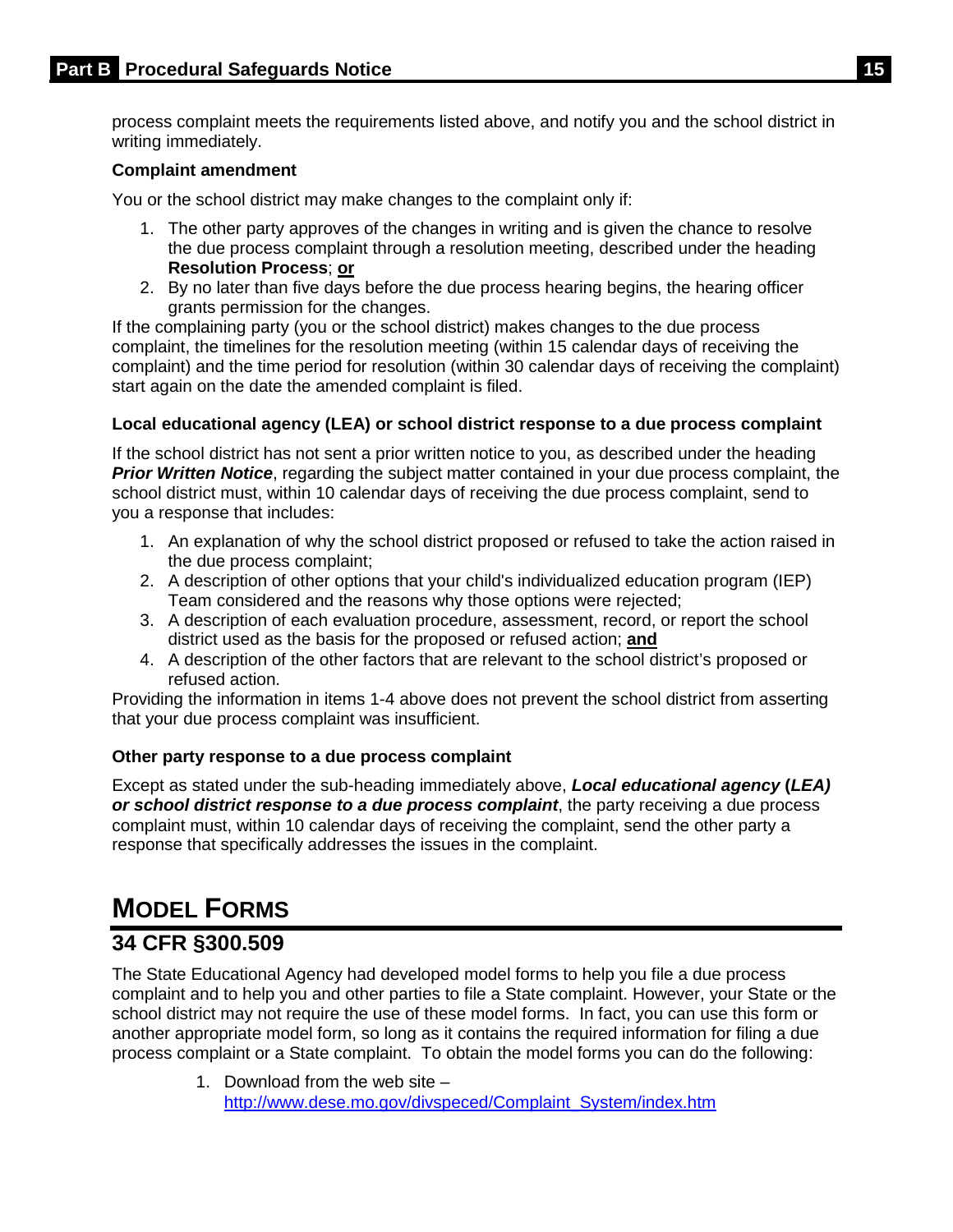2. Call the Missouri Department of Elementary and Secondary Education at (573) 751-0602.

# <span id="page-17-0"></span>**MEDIATION**

## **34 CFR §300.506**

## **General**

The State Educational Agency must make mediation available to allow you and the school district to resolve disagreements involving any matter under Part B of the IDEA, including matters arising prior to the filing of a due process complaint. Thus, mediation is available to resolve disputes under Part B of the IDEA, whether or not you have filed a due process complaint to request a due process hearing as described under the heading *Filing a Due Process Complaint*.

## **Requirements**

The procedures must ensure that the mediation process:

- 1. Is voluntary on your part and the school district's part;
- 2. Is not used to deny or delay your right to a due process hearing, or to deny any other rights you have under Part B of the IDEA; **and**
- 3. Is conducted by a qualified and impartial mediator who is trained in effective mediation techniques.

To request mediation send a written request to:

Missouri Department of Elementary and Secondary Education Division of Special Education/Compliance Section PO Box 480 Jefferson City, MO 65102-0480

The school district may develop procedures that offer parents and schools that choose not to use the mediation process, an opportunity to meet, at a time and location convenient to you, with a disinterested party:

1. Who is under contract with an appropriate alternative dispute resolution entity, or a parent training and information center or community parent resource center in the State; **and**

2. Who would explain the benefits and encourage the use of the mediation process to you. The State must have a list of people who are qualified mediators and know the laws and regulations relating to the provision of special education and related services. The State Educational Agency must select mediators on a random, rotational, or other impartial basis.

The State is responsible for the cost of the mediation process, including the costs of meetings.

Each meeting in the mediation process must be scheduled in a timely manner and held at a place that is convenient for you and the school district.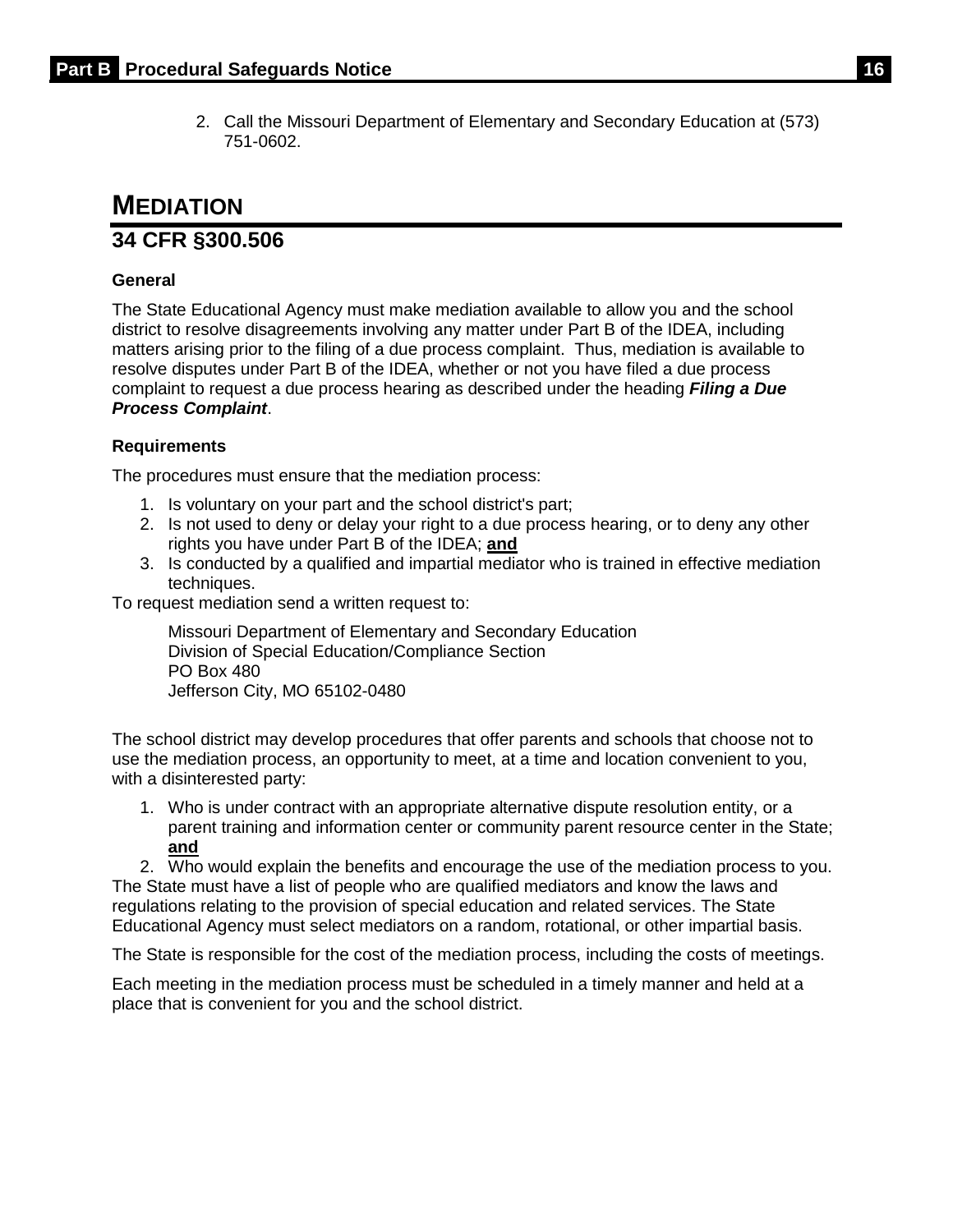If you and the school district resolve a dispute through the mediation process, both parties must enter into a legally binding agreement that sets forth the resolution and that:

- 1. States that all discussions that happened during the mediation process will remain confidential and may not be used as evidence in any subsequent due process hearing or civil proceeding (court case); **and**
- 2. Is signed by both you and a representative of the school district who has the authority to bind the school district.

A written, signed mediation agreement is enforceable in any State court of competent jurisdiction (a court that has the authority under State law to hear this type of case) or in a district court of the United States.

Discussions that happened during the mediation process must be confidential. They cannot be used as evidence in any future due process hearing or civil proceeding of any Federal court or State court of a State receiving assistance under Part B of IDEA.

## **Impartiality of mediator**

The mediator:

- 1. May not be an employee of the State Educational Agency or the school district that is involved in the education or care of your child; **and**
- 2. Must not have a personal or professional interest which conflicts with the mediator's objectivity.

A person who otherwise qualifies as a mediator is not an employee of a school district or State agency solely because he or she is paid by the agency or school district to serve as a mediator.

# <span id="page-18-0"></span>**RESOLUTION PROCESS**

## **34 CFR §300.510**

## **Resolution meeting**

Within 15 calendar days of receiving notice of your due process complaint, and before the due process hearing begins, the school district must convene a meeting with you and the relevant member or members of the individualized education program (IEP) Team who have specific knowledge of the facts identified in your due process complaint. The meeting:

- 1. Must include a representative of the school district who has decision-making authority on behalf of the school district; **and**
- 2. May not include an attorney of the school district unless you are accompanied by an attorney.

You and the school district determine the relevant members of the IEP Team to attend the meeting.

The purpose of the meeting is for you to discuss your due process complaint, and the facts that form the basis of the complaint, so that the school district has the opportunity to resolve the dispute.

The resolution meeting is not necessary if:

1. You and the school district agree in writing to waive the meeting; **or**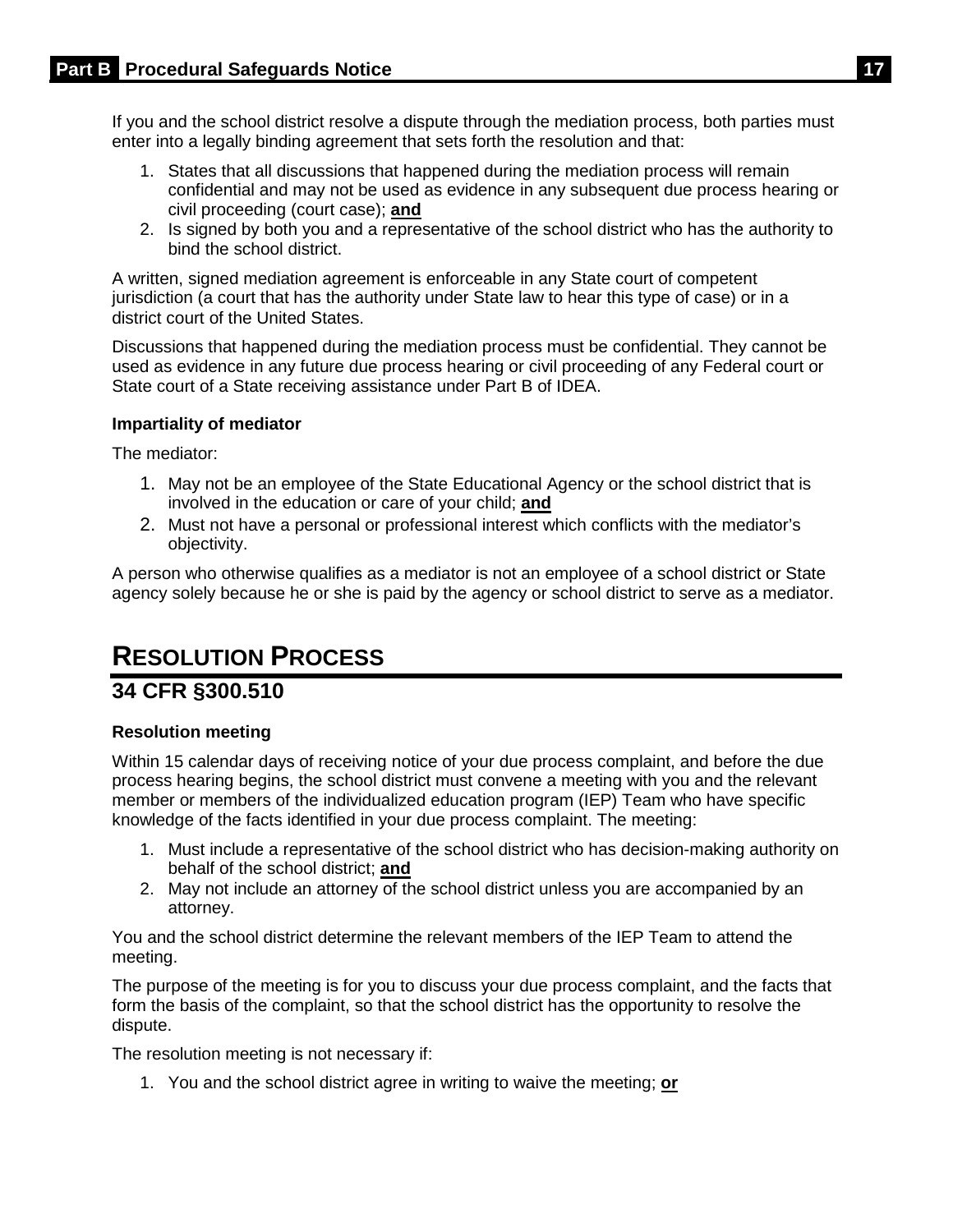2. You and the school district agree to use the mediation process, as described under the heading *Mediation*.

#### **Resolution period**

If the school district has not resolved the due process complaint to your satisfaction within 30 calendar days of the receipt of the due process complaint (during the time period for the resolution process), the due process hearing may occur.

The 45-calendar-day timeline for issuing a final due process hearing decision, as described under the heading, **Hearing Decisions,** begins at the expiration of the 30-calendar-day resolution period, with certain exceptions for adjustments made to the 30-calendar-day resolution period, as described below.

Except where you and the school district have both agreed to waive the resolution process or to use mediation, your failure to participate in the resolution meeting will delay the timelines for the resolution process and due process hearing until the meeting is held.

If after making reasonable efforts and documenting such efforts, the school district is not able to obtain your participation in the resolution meeting, the school district may, at the end of the 30 calendar-day resolution period, request that a hearing officer dismiss your due process complaint. Documentation of such efforts must include a record of the school district's attempts to arrange a mutually agreed upon time and place, such as:

- 1. Detailed records of telephone calls made or attempted and the results of those calls;
- 2. Copies of correspondence sent to you and any responses received; and
- 3. Detailed records of visits made to your home or place of employment and the results of those visits.

If the school district fails to hold the resolution meeting within 15 calendar days of receiving notice of your due process complaint **or** fails to participate in the resolution meeting, you may ask a hearing officer to begin the 45-calendar-day due process hearing timeline.

#### **Adjustments to the 30-calendar-day resolution period**

If you and the school district agree in writing to waive the resolution meeting, then the 45 calendar-day timeline for the due process hearing starts the next day.

After the start of mediation or the resolution meeting and before the end of the 30-calendar-day resolution period, if you and the school district agree in writing that no agreement is possible, then the 45-calendar-day timeline for the due process hearing starts the next day.

If you and the school district agree to use the mediation process but have not yet reached agreement, at the end of the 30-calendar-day resolution period the mediation process may be continued until an agreement is reached if both parties agree to the continuation in writing. However, if either you or the school district withdraws from the mediation process, then the 45 calendar-day timeline for the due process hearing starts the next day.

#### **Written settlement agreement**

If a resolution to the dispute is reached at the resolution meeting, you and the school district must enter into a legally binding agreement that is:

- 1. Signed by you and a representative of the school district who has the authority to bind the school district; **and**
- 2. Enforceable in any State court of competent jurisdiction (a State court that has authority to hear this type of case) or in a district court of the United States or by the State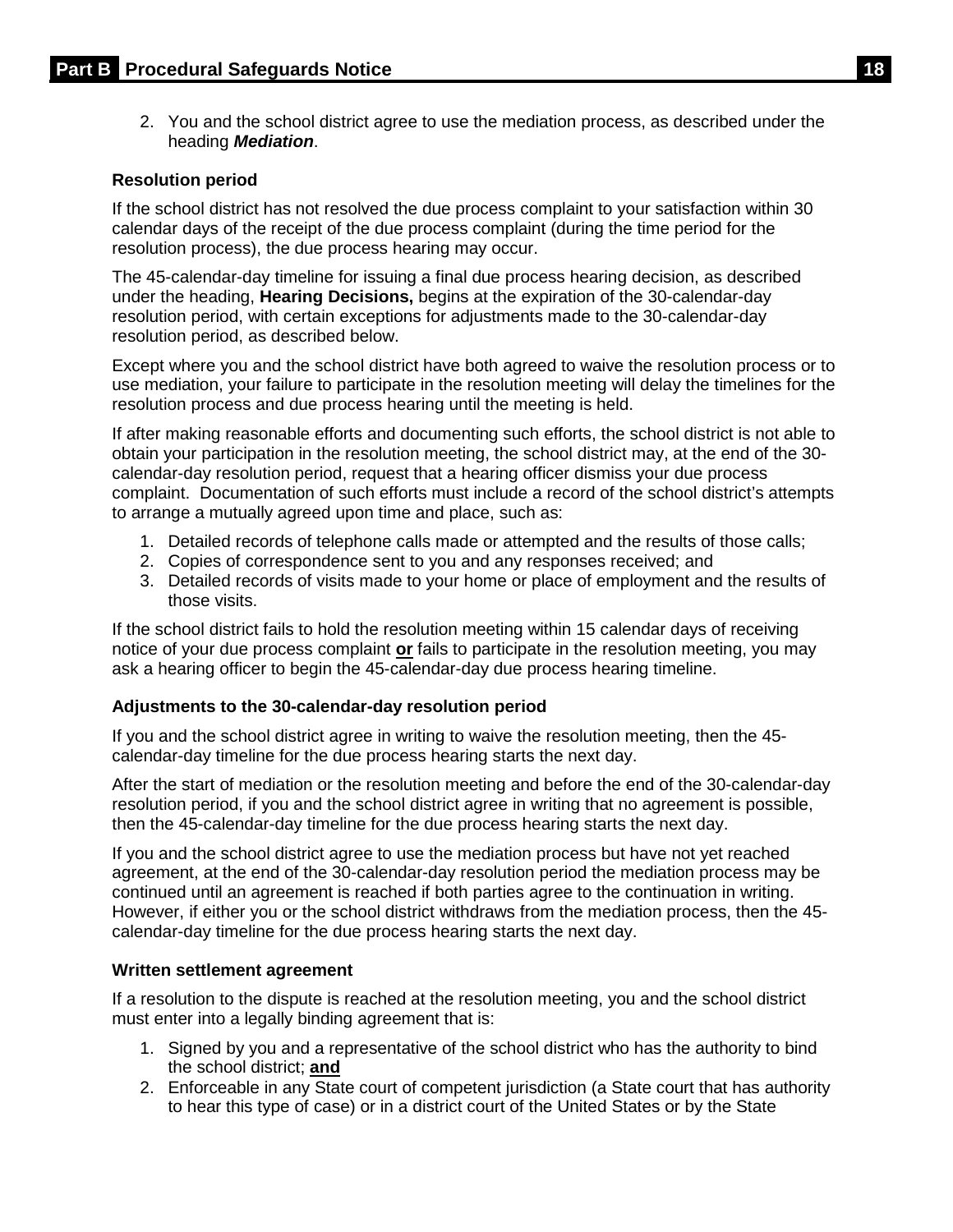Educational Agency, if your State has another mechanism or procedures that permit parties to seek enforcement of resolution agreements.

#### **Agreement review period**

If you and the school district enter into an agreement as a result of a resolution meeting, either party (you or the school district) may void the agreement within 3 business days of the time that both you and the school district signed the agreement.

## <span id="page-20-1"></span><span id="page-20-0"></span>**Hearings on Due Process Complaints**

# **IMPARTIAL DUE PROCESS HEARING**

## **34 CFR §300.511**

#### **General**

Whenever a due process complaint is filed, you or the school district involved in the dispute must have an opportunity for an impartial due process hearing, as described in the *Due Process Complaint* and *Resolution Process* sections.

The written request for a due process hearing must be sent to the Missouri Department of Elementary and Secondary Education, and must be copied and sent to the agency you are initiating due process against.

The Department's mailing address is:

MODESE Attention: Compliance Section/Special Education PO Box 480 Jefferson City, MO 65102 Fax: (573) 526-4404

#### **Impartial hearing officer**

At a minimum, a hearing officer:

- 1. Must not be an employee of the State Educational Agency or the school district that is involved in the education or care of the child. However, a person is not an employee of the agency solely because he/she is paid by the agency to serve as a hearing officer;
- 2. Must not have a personal or professional interest that conflicts with the hearing officer's objectivity in the hearing;
- 3. Must be knowledgeable and understand the provisions of the IDEA, and Federal and State regulations pertaining to the IDEA, and legal interpretations of the IDEA by Federal and State courts; **and**
- 4. Must have the knowledge and ability to conduct hearings, and to make and write decisions, consistent with appropriate, standard legal practice.

Each school district must keep a list of those persons who serve as hearing officers that includes a statement of the qualifications of each hearing officer.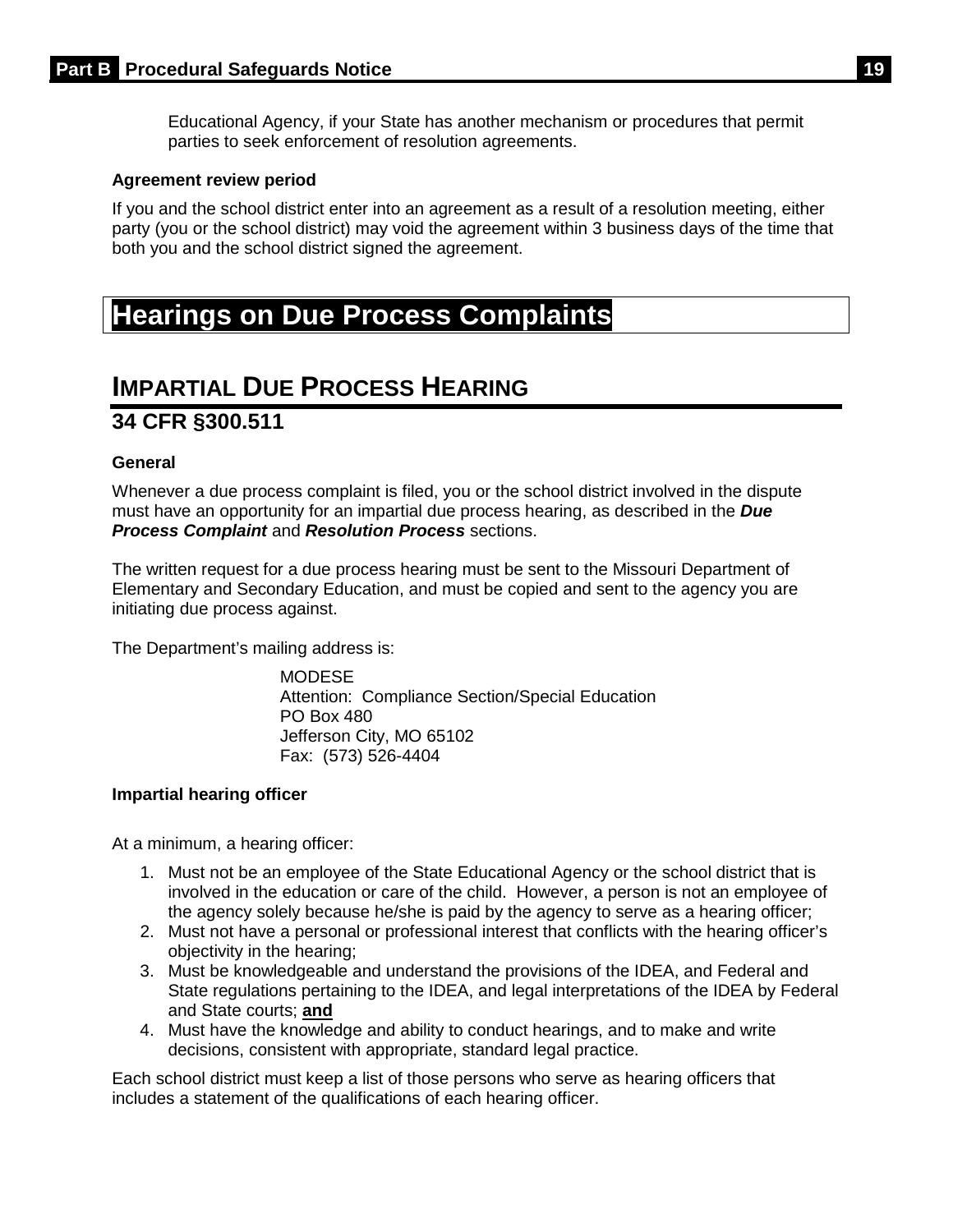#### **Subject matter of due process hearing**

The party (you or the school district) that requests the due process hearing may not raise issues at the due process hearing that were not addressed in the due process complaint, unless the other party agrees.

## **Timeline for requesting a hearing**

You or the school district must request an impartial hearing on a due process complaint within two years of the date you or the school district knew or should have known about the issue addressed in the complaint.

## **Exceptions to the timeline**

The above timeline does not apply to you if you could not file a due process complaint because:

- 1. The school district specifically misrepresented that it had resolved the problem or issue that you are raising in your complaint; **or**
- 2. The school district withheld information from you that it was required to provide to you under Part B of the IDEA.

# <span id="page-21-0"></span>**HEARING RIGHTS**

## **34 CFR §300.512**

## **General**

You have the right to represent yourself at a due process hearing. In addition, any party to a due process hearing (including a hearing relating to disciplinary procedures) has the right to:

- 1. Be accompanied and advised by a lawyer and/or persons with special knowledge or training regarding the problems of children with disabilities;
- 2. Be represented at the due process hearing by an attorney;
- 3. Present evidence and confront, cross-examine, and require the attendance of witnesses;
- 4. Prohibit the introduction of any evidence at the hearing that has not been disclosed to that party at least five business days before the hearing;
- 5. Obtain a written, or, at your option, electronic, word-for-word record of the hearing; **and**
- 6. Obtain written, or, at your option, electronic findings of fact and decisions.

#### **Additional disclosure of information**

At least five business days prior to a due process hearing, you and the school district must disclose to each other all evaluations completed by that date and recommendations based on those evaluations that you or the school district intend to use at the hearing.

A hearing officer may prevent any party that fails to comply with this requirement from introducing the relevant evaluation or recommendation at the hearing without the consent of the other party.

#### **Parental rights at hearings**

You must be given the right to:

- 1. Have your child present;
- 2. Open the hearing to the public; **and**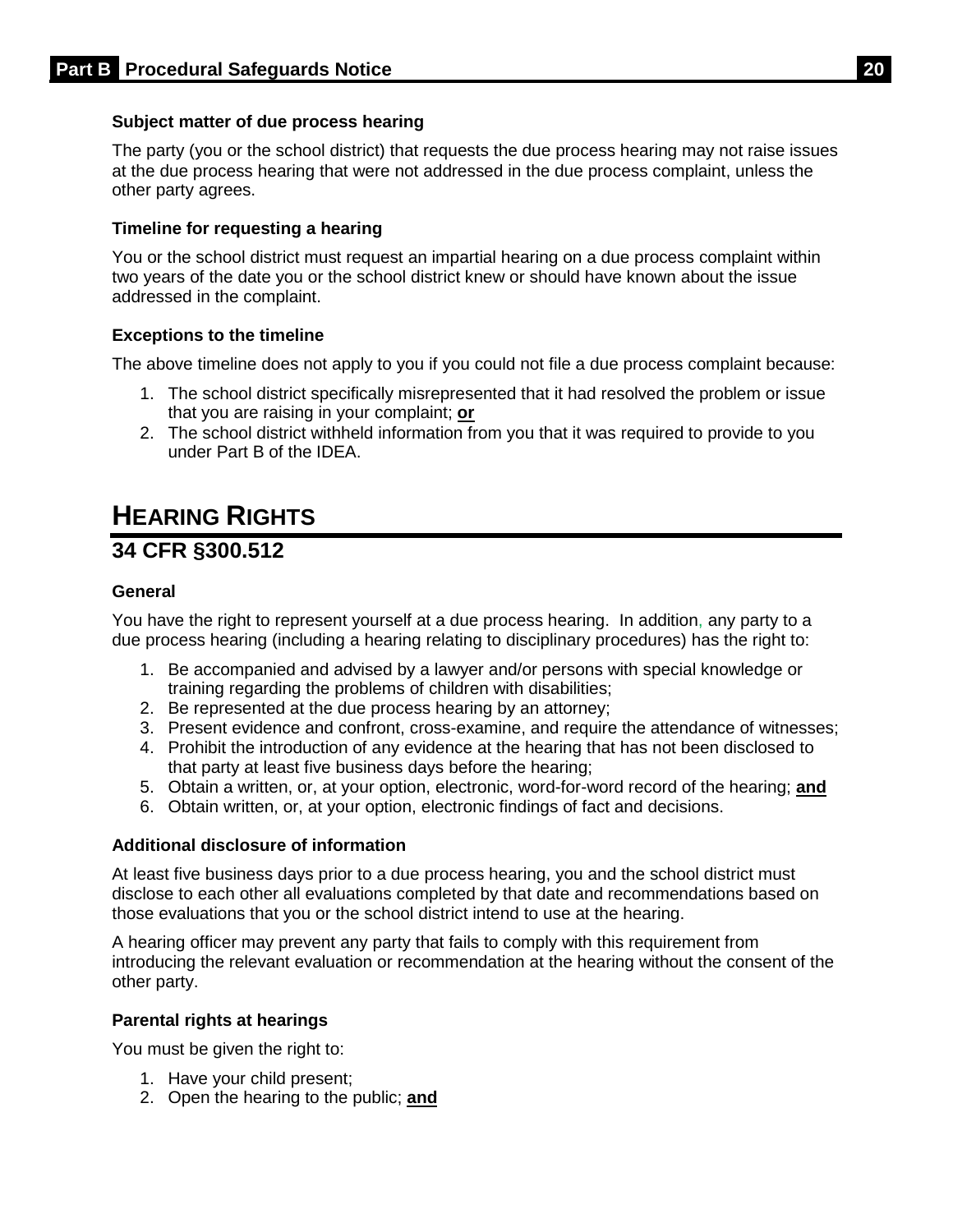3. Have the record of the hearing, the findings of fact and decisions provided to you at no cost.

# <span id="page-22-0"></span>**HEARING DECISIONS**

## **34 CFR §300.513**

## **Decision of hearing officer**

A hearing officer's decision on whether your child received a free appropriate public education (FAPE) must be based on evidence and arguments that directly relate to FAPE.

In matters alleging a procedural violation (such as "an incomplete IEP Team"), a hearing officer may find that your child did not receive FAPE only if the procedural violations:

- 1. Interfered with your child's right to a free appropriate public education (FAPE);
- 2. Significantly interfered with your opportunity to participate in the decision-making process regarding the provision of a free appropriate public education (FAPE) to your child; **or**
- 3. Caused your child to be deprived of an educational benefit.

## **Construction clause**

None of the provisions described above can be interpreted to prevent a hearing officer from ordering a school district to comply with the requirements in the procedural safeguards section of the Federal regulations under Part B of the IDEA (34 CFR §§300.500 through 300.536).

#### **Separate request for a due process hearing**

Nothing in the procedural safeguards section of the Federal regulations under Part B of the IDEA (34 CFR §§300.500 through 300.536) can be interpreted to prevent you from filing a separate due process complaint on an issue separate from a due process complaint already filed.

## **Findings and decision to advisory panel and general public**

The State Educational Agency or the school district, (whichever was responsible for your hearing) after deleting any personally identifiable information, must:

- 1. Provide the findings and decisions in the due process hearing or appeal to the State special education advisory panel; **and**
- 2. Make those findings and decisions available to the public.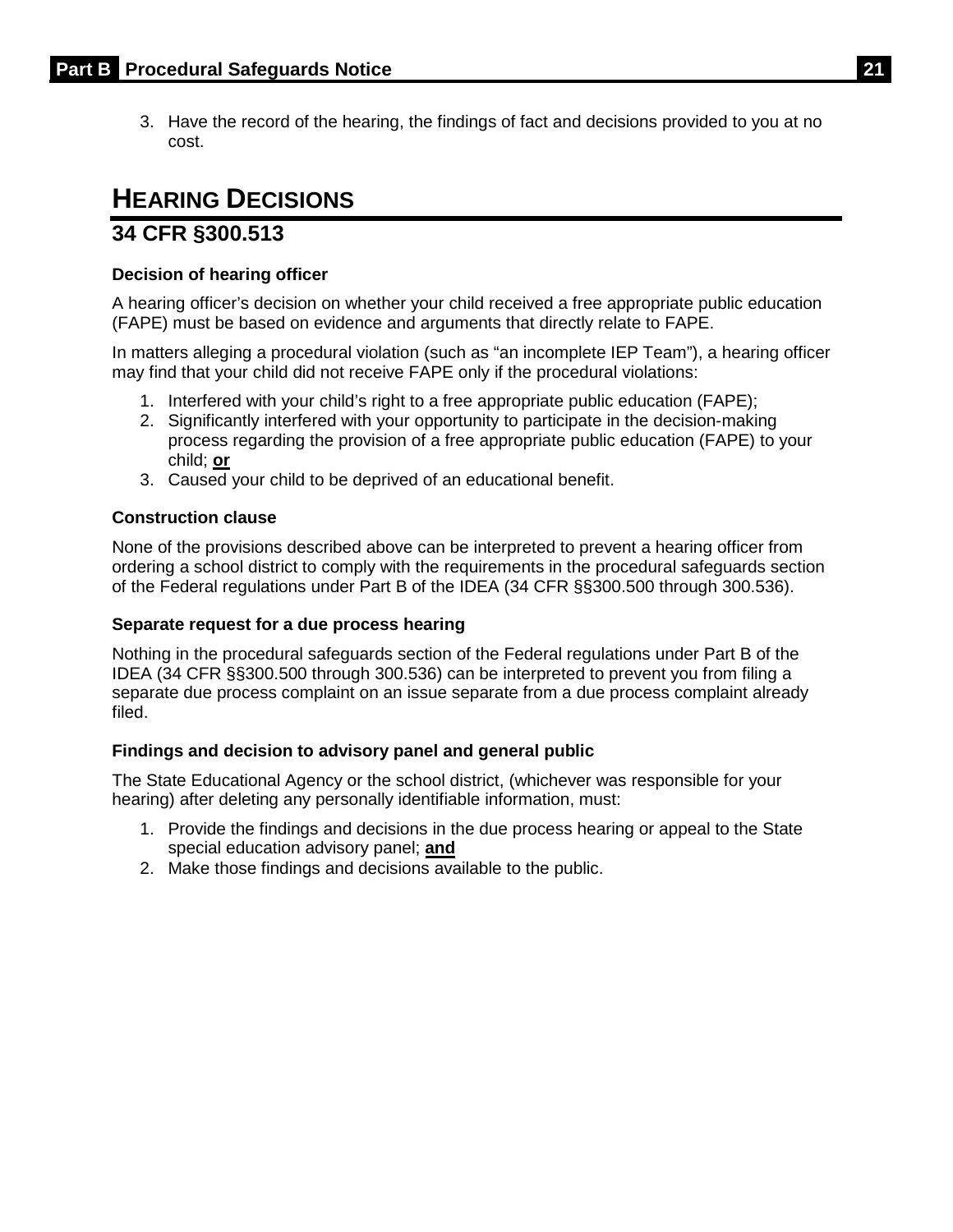# <span id="page-23-1"></span><span id="page-23-0"></span>**Appeals**

## **FINALITY OF DECISION; APPEAL; IMPARTIAL REVIEW**

## **34 CFR §300.514**

#### **Finality of hearing decision**

A decision made in a due process hearing (including a hearing relating to disciplinary procedures) is final, except that any party involved in the hearing (you or the school district) may appeal the decision by bringing a civil action, as described under the heading **Civil Actions, Including the Time Period in Which to File Those Actions**.

# <span id="page-23-2"></span>**TIMELINES AND CONVENIENCE OF HEARINGS AND REVIEWS 34 CFR §300.515**

The State Educational Agency must ensure that not later than 45 calendar days after the expiration of the 30-calendar-day period for resolution meetings **or**, as described under the sub-heading *Adjustments to the 30-calendar-day resolution period,* not later than 45 calendar days after the expiration of the adjusted time period:

- 1. A final decision is reached in the hearing; **and**
- 2. A copy of the decision is mailed to each of the parties.

A hearing officer may grant specific extensions of time beyond the 45-calendar-day time period described above at the request of either party.

Each hearing must be conducted at a time and place that is reasonably convenient to you and your child.

# <span id="page-23-3"></span>**CIVIL ACTIONS, INCLUDING THE TIME PERIOD IN WHICH TO FILE THOSE ACTIONS**

## **34 CFR §300.516**

#### **General**

Any party (you or the school district) who does not agree with the findings and decision in the due process hearing (including a hearing relating to disciplinary procedures) has the right to bring a civil action with respect to the matter that was the subject of the due process hearing. The action may be brought in a State court of competent jurisdiction (a State court that has authority to hear this type of case) or in a district court of the United States without regard to the amount in dispute.

#### **Time limitation**

The party (you or the school district) bringing the action shall have 45 calendar days from the date of the decision of the hearing officer to file a civil action.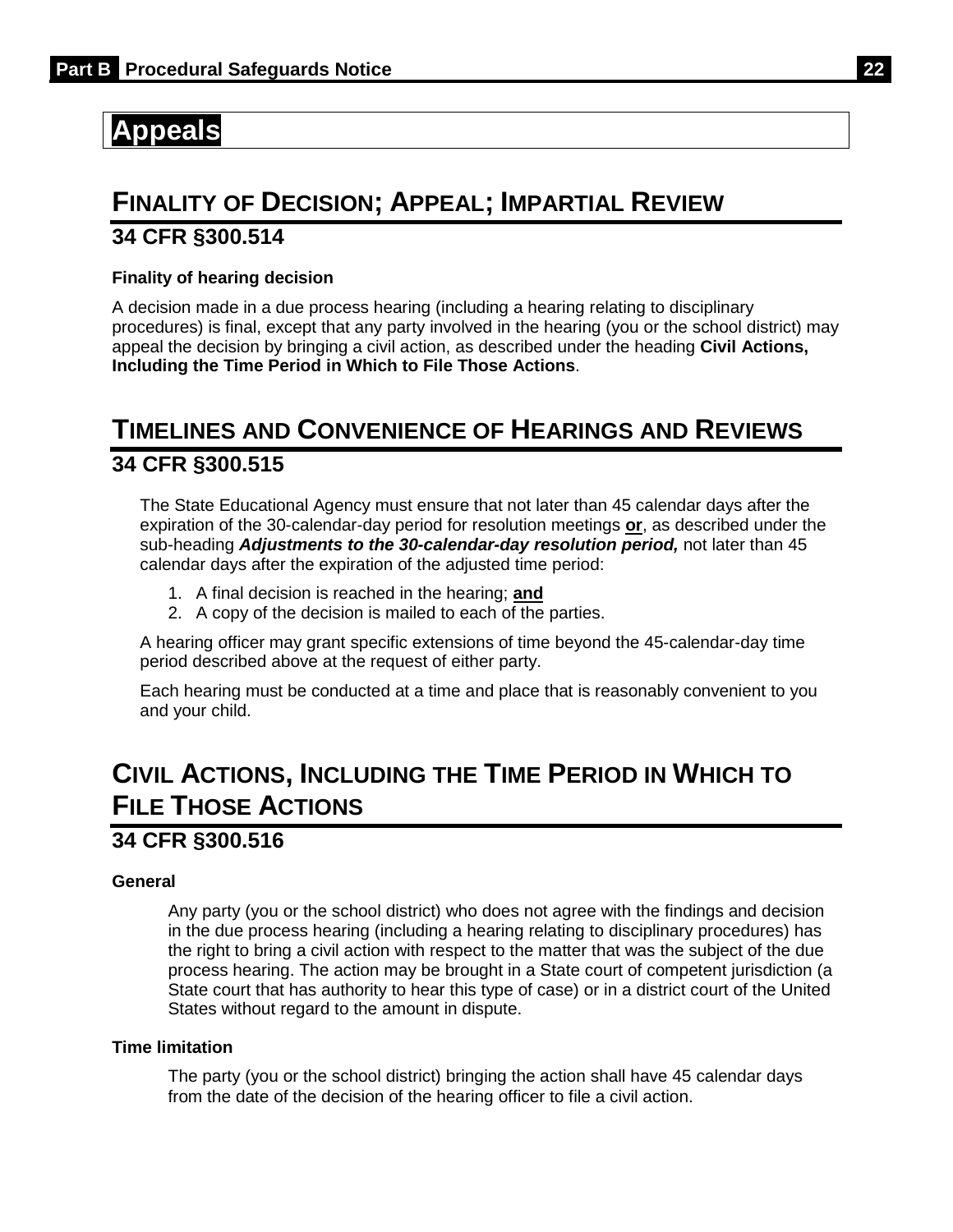## **Additional procedures**

In any civil action, the court:

- 1. Receives the records of the administrative proceedings;
- 2. Hears additional evidence at your request or at the school district's request; **and**
- 3. Bases its decision on the preponderance of the evidence and grants the relief that the court determines to be appropriate.

Under appropriate circumstances, judicial relief may include reimbursement of private school tuition and compensatory education services.

#### **Jurisdiction of district courts**

The district courts of the United States have authority to rule on actions brought under Part B of the IDEA without regard to the amount in dispute.

#### **Rule of construction**

Nothing in Part B of the IDEA restricts or limits the rights, procedures, and remedies available under the U.S. Constitution, the Americans with Disabilities Act of 1990, Title V of the Rehabilitation Act of 1973 (Section 504), or other Federal laws protecting the rights of children with disabilities, except that before the filing of a civil action under these laws seeking relief that is also available under Part B of the IDEA, the due process procedures described above must be exhausted to the same extent as would be required if the party filed the action under Part B of the IDEA. This means that you may have remedies available under other laws that overlap with those available under the IDEA, but in general, to obtain relief under those other laws, you must first use the available administrative remedies under the IDEA (i.e., the due process complaint, resolution meeting, and impartial due process hearing procedures) before going directly into court.

# <span id="page-24-0"></span>**THE CHILD'S PLACEMENT WHILE THE DUE PROCESS COMPLAINT AND HEARING ARE PENDING**

## **34 CFR §300.518**

Except as provided below under the heading *PROCEDURES WHEN DISCIPLINING CHILDREN WITH DISABILITIES,* once a due process complaint is sent to the other party, during the resolution process time period, and while waiting for the decision of any impartial due process hearing or court proceeding, unless you and the State or school district agree otherwise, your child must remain in his or her current educational placement.

If the due process complaint involves an application for initial admission to public school, your child, with your consent, must be placed in the regular public school program until the completion of all such proceedings.

If the due process complaint involves an application for initial services under Part B of the IDEA for a child who is transitioning from being served under Part C of the IDEA to Part B of the IDEA and who is no longer eligible for Part C services because the child has turned three, the school district is not required to provide the Part C services that the child has been receiving. If the child is found eligible under Part B of the IDEA and you consent for the child to receive special education and related services for the first time, then, pending the outcome of the proceedings,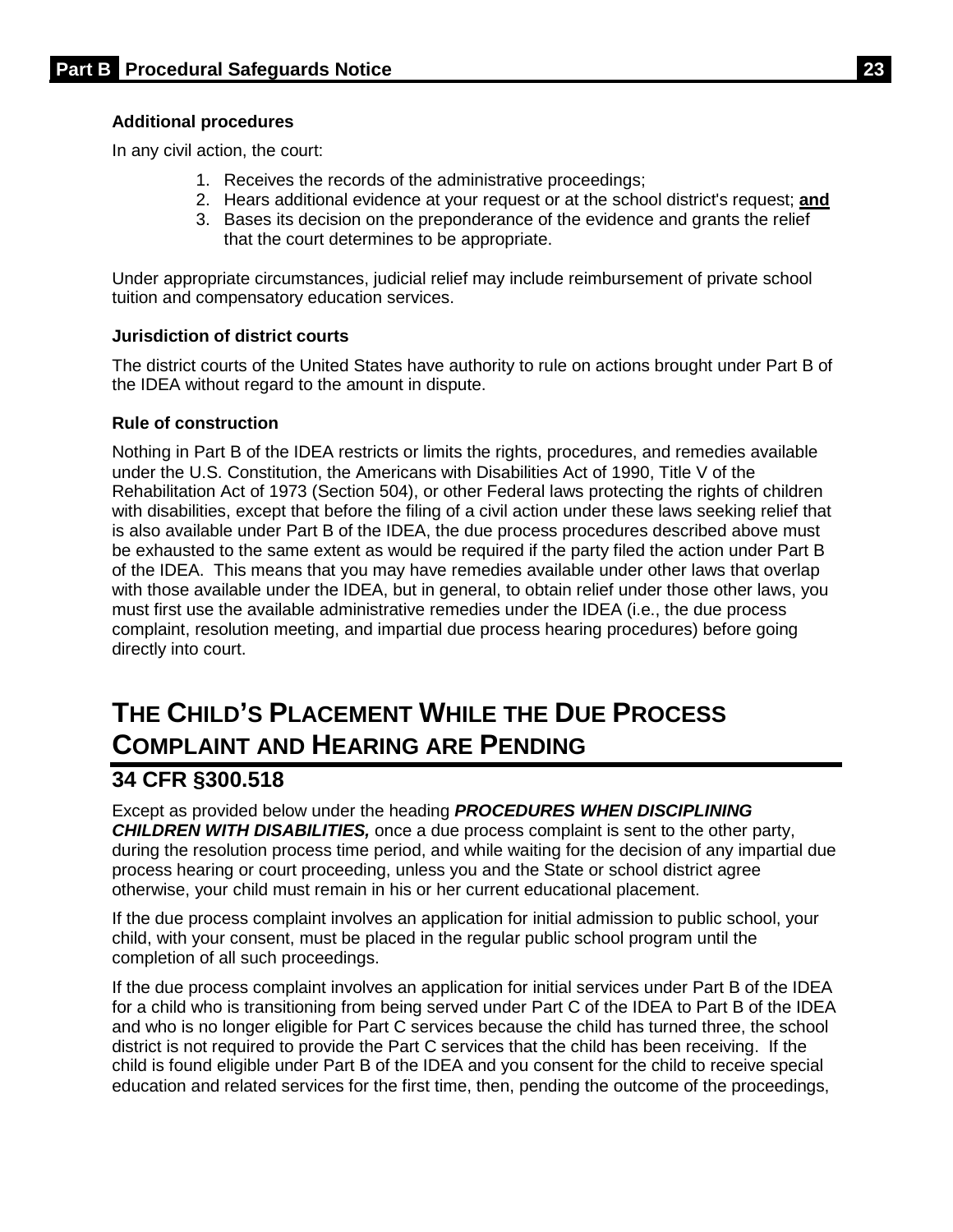the school district must provide those special education and related services that are not in dispute (those which you and the school district both agree upon).

If a hearing officer in a due process hearing conducted by the State Educational Agency agrees with you that a change of placement is appropriate, that placement must be treated as your child's current educational placement where your child will remain while waiting for the decision of any impartial due process hearing or court proceeding.

# **ATTORNEYS' FEES**

**34 CFR §300.517**

## **General**

In any action or proceeding brought under Part B of the IDEA, if you prevail, the court, in its discretion, may award reasonable attorneys' fees as part of the costs to you.

In any action or proceeding brought under Part B of the IDEA, the court, in its discretion, may award reasonable attorneys' fees as part of the costs to a prevailing State Educational Agency or school district, to be paid by your attorney, if the attorney: (a) filed a complaint or court case that the court finds is frivolous, unreasonable, or without foundation; **or** (b) continued to litigate after the litigation clearly became frivolous, unreasonable, or without foundation; **or**

In any action or proceeding brought under Part B of the IDEA, the court, in its discretion, may award reasonable attorneys' fees as part of the costs to a prevailing State Educational Agency or school district, to be paid by you or your attorney, if your request for a due process hearing or later court case was presented for any improper purpose, such as to harass, to cause unnecessary delay, or to unnecessarily increase the cost of the action or proceeding.

## **Award of fees**

A court awards reasonable attorneys' fees as follows:

- 1. Fees must be based on rates prevailing in the community in which the action or proceeding arose for the kind and quality of services furnished. No bonus or multiplier may be used in calculating the fees awarded.
- 2. Fees may not be awarded and related costs may not be reimbursed in any action or proceeding under Part B of the IDEA for services performed after a written offer of settlement to you if:
	- a. The offer is made within the time prescribed by Rule 68 of the Federal Rules of Civil Procedure or, in the case of a due process hearing or State-level review, at any time more than 10 calendar days before the proceeding begins;
	- b. The offer is not accepted within 10 calendar days; **and**
	- c. The court or administrative hearing officer finds that the relief finally obtained by you is not more favorable to you than the offer of settlement.

Despite these restrictions, an award of attorneys' fees and related costs may be made to you if you prevail and you were substantially justified in rejecting the settlement offer.

3. Fees may not be awarded relating to any meeting of the individualized education program (IEP) Team unless the meeting is held as a result of an administrative proceeding or court action.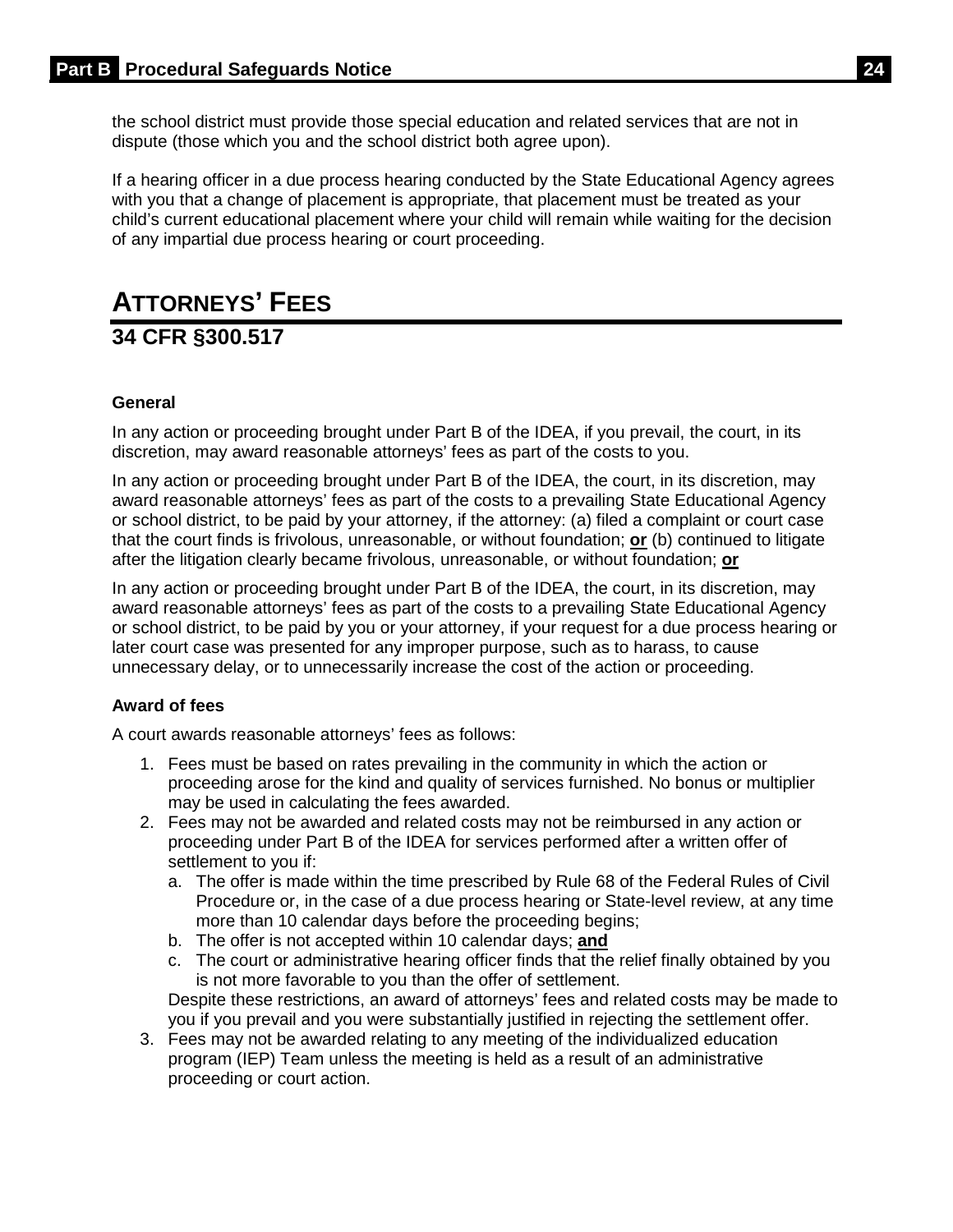A resolution meeting, as described under the heading *Resolution Process* is not considered a meeting convened as a result of an administrative hearing or court action, and also is not considered an administrative hearing or court action for purposes of these attorneys' fees provisions.

The court reduces, as appropriate, the amount of the attorneys' fees awarded under Part B of the IDEA, if the court finds that:

- 1. You, or your attorney, during the course of the action or proceeding, unreasonably delayed the final resolution of the dispute;
- 2. The amount of the attorneys' fees otherwise authorized to be awarded unreasonably exceeds the hourly rate prevailing in the community for similar services by attorneys of reasonably similar skill, reputation, and experience;
- 3. The time spent and legal services furnished were excessive considering the nature of the action or proceeding; **or**
- 4. The attorney representing you did not provide to the school district the appropriate information in the due process request notice as described under the heading *Due Process Complaint*.

However, the court may not reduce fees if the court finds that the State or school district unreasonably delayed the final resolution of the action or proceeding or there was a violation under the procedural safeguards provisions of Part B of the IDEA.

# <span id="page-26-0"></span>**Procedures When Disciplining Children with Disabilities**

# <span id="page-26-1"></span>**AUTHORITY OF SCHOOL PERSONNEL**

## **34 CFR §300.530**

## **Case-by-case determination**

School personnel may consider any unique circumstances on a case-by-case basis, when determining whether a change of placement, made in accordance with the following requirements related to discipline, is appropriate for a child with a disability who violates a school code of student conduct.

## **General**

To the extent that they also take such action for children without disabilities, school personnel may, for not more than **10 school days** in a row, remove a child with a disability who violates a code of student conduct from his or her current placement to an appropriate interim alternative educational setting, another setting, or suspension. School personnel may also impose additional removals of the child of not more than **10 school days** in a row in that same school year for separate incidents of misconduct, as long as those removals do not constitute a change of placement (see *Change of Placement Because of Disciplinary Removals* for the definition, below).

Once a child with a disability has been removed from his or her current placement for a total of **10 school days** in the same school year, the school district must, during any subsequent days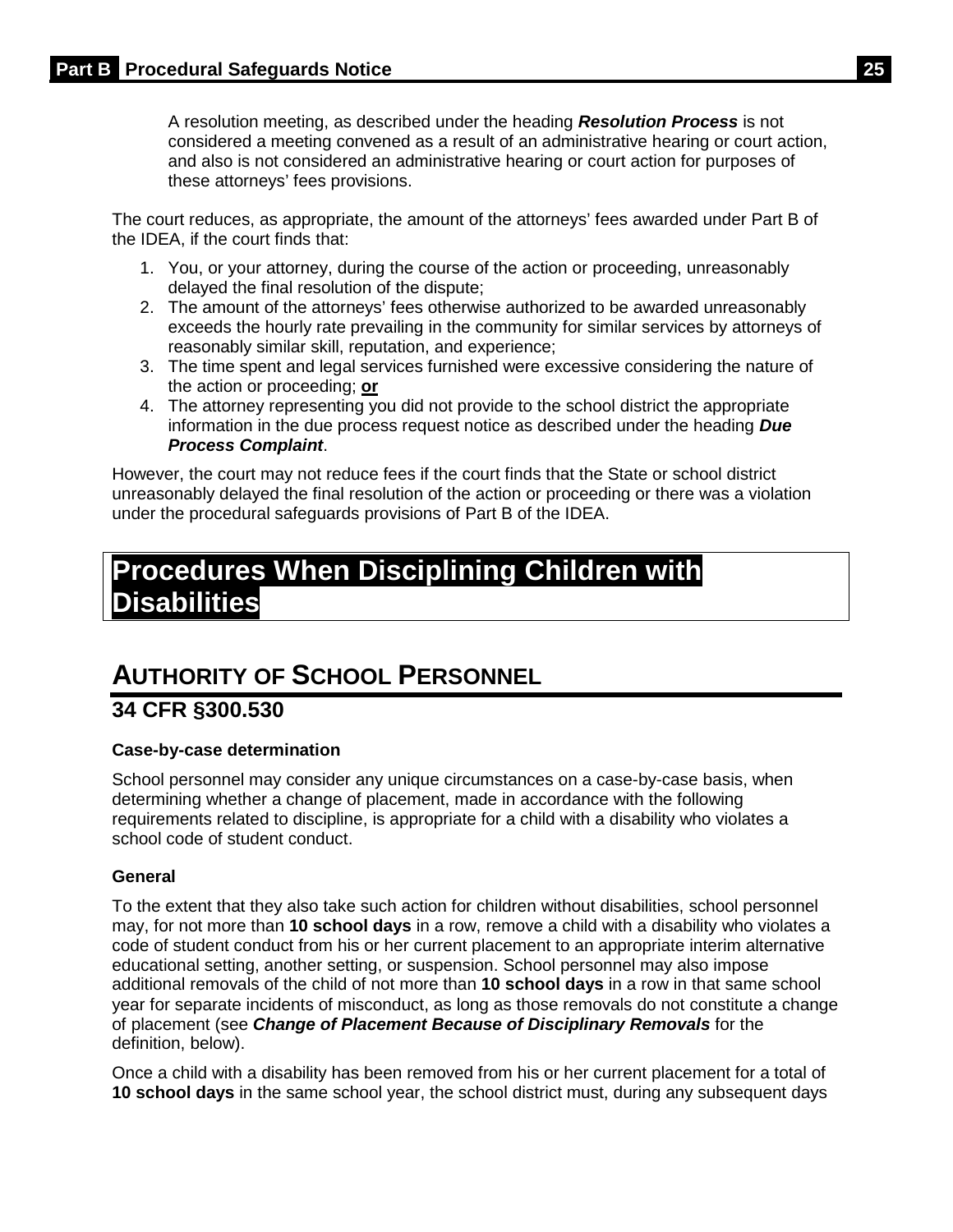of removal in that school year, provide services to the extent required below under the subheading *Services*.

## **Additional authority**

If the behavior that violated the student code of conduct was not a manifestation of the child's disability (see *Manifestation determination*, below) and the disciplinary change of placement would exceed **10 school days** in a row, school personnel may apply the disciplinary procedures to that child with a disability in the same manner and for the same duration as it would to children without disabilities, except that the school must provide services to that child as described below under *Services*. The child's IEP Team determines the interim alternative educational setting for such services.

## **Services**

The services that must be provided to a child with a disability who has been removed from the child's current placement may be provided in an interim alternative educational setting.

A school district is only required to provide services to a child with a disability who has been removed from his or her current placement for **10 school days or less** in that school year, if it provides services to a child without disabilities who has been similarly removed.

A child with a disability who is removed from the child's current placement for **more than 10 school days** and the behavior is not a manifestation of the child's disability (see subheading, **Manifestation determination**) or who is removed under special circumstances (see subheading, **Special circumstances**) must:

- 1. Continue to receive educational services (have available a free appropriate public education)*,* so as to enable the child to continue to participate in the general education curriculum, although in another setting (that may be an interim alternative educational setting), and to progress toward meeting the goals set out in the child's IEP; **and**
- 2. Receive, as appropriate, a functional behavioral assessment, and behavioral intervention services and modifications, that are designed to address the behavior violation so that it does not happen again.

After a child with a disability has been removed from his or her current placement for **10 school days** in that same school year, and **if** the current removal is for **10 school days** in a row or less **and** if the removal is not a change of placement (see definition below), **then** school personnel, in consultation with at least one of the child's teachers, determine the extent to which services are needed to enable the child to continue to participate in the general education curriculum, although in another setting, and to progress toward meeting the goals set out in the child's IEP.

If the removal is a change of placement (see the heading, **Change of Placement Because of Disciplinary Removals**), the child's IEP Team determines the appropriate services to enable the child to continue to participate in the general education curriculum, although in another setting (that may be an interim alternative educational setting), and to progress toward meeting the goals set out in the child's IEP.

#### **Manifestation determination**

Within **10 school days** of any decision to change the placement of a child with a disability because of a violation of a code of student conduct (except for a removal that is for **10 school days** in a row or less and not a change of placement), the school district, you, and other relevant members of the IEP Team (as determined by you and the school district) must review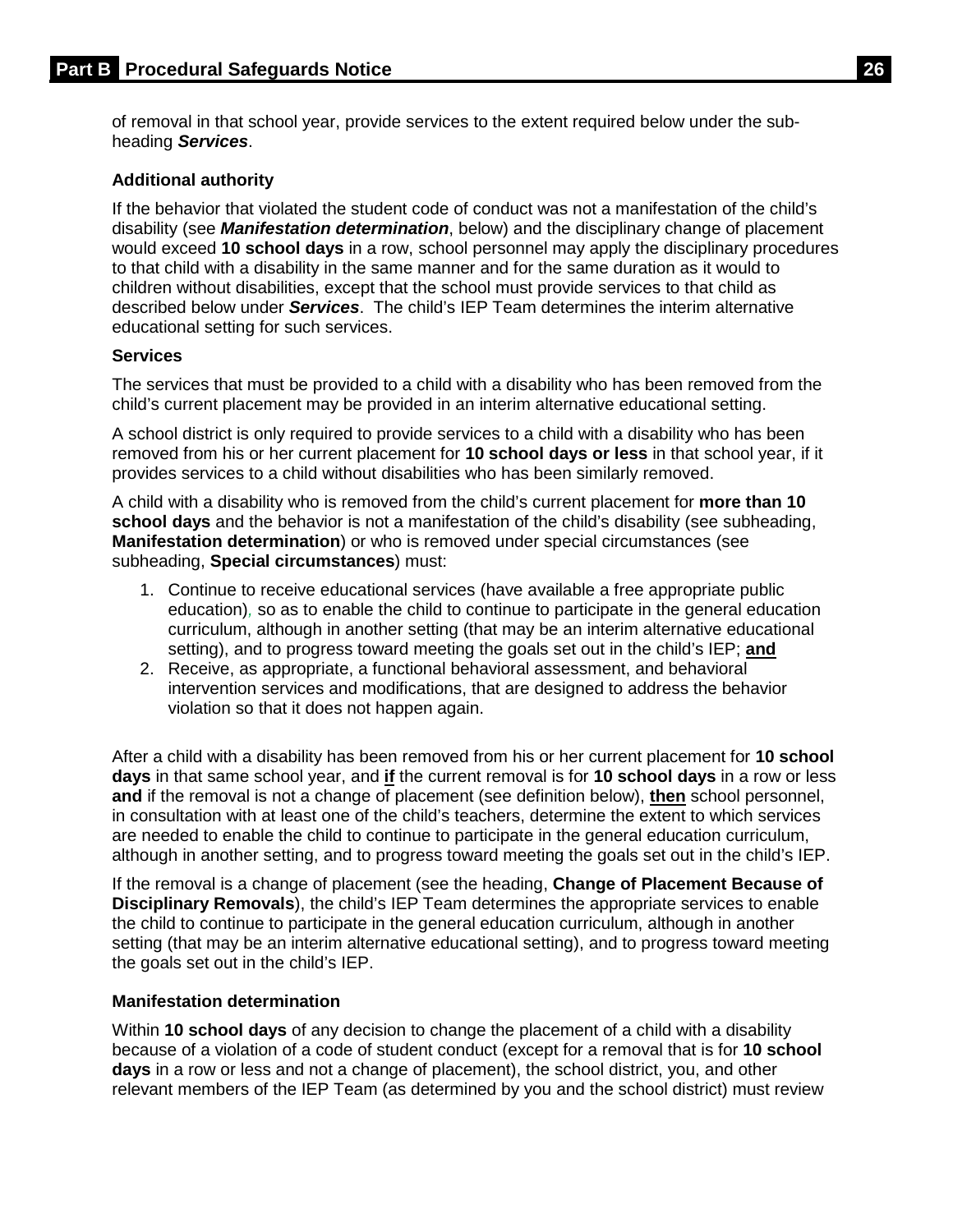all relevant information in the student's file, including the child's IEP, any teacher observations, and any relevant information provided by you to determine:

- 1. If the conduct in question was caused by, or had a direct and substantial relationship to, the child's disability; **or**
- 2. If the conduct in question was the direct result of the school district's failure to implement the child's IEP.

If the school district, you, and relevant members of the child's IEP Team determine that either of those conditions was met, the conduct must be determined to be a manifestation of the child's disability.

If the school district, you, and relevant members of the child's IEP Team determine that the conduct in question was the direct result of the school district's failure to implement the IEP, the school district must take immediate action to remedy those deficiencies.

## **Determination that behavior was a manifestation of the child's disability**

If the school district, you, and relevant members of the IEP Team determine that the conduct was a manifestation of the child's disability, the IEP Team must either:

- 1. Conduct a functional behavioral assessment, unless the school district had conducted a functional behavioral assessment before the behavior that resulted in the change of placement occurred, and implement a behavioral intervention plan for the child; **or**
- 2. If a behavioral intervention plan already has been developed, review the behavioral intervention plan, and modify it, as necessary, to address the behavior.

Except as described below under the sub-heading *Special circumstances*, the school district must return the child to the placement from which the child was removed, unless you and the district agree to a change of placement as part of the modification of the behavioral intervention plan.

#### **Special circumstances**

Whether or not the behavior was a manifestation of the child's disability, school personnel may remove a student to an interim alternative educational setting (determined by the child's IEP Team) for up to 45 school days, if the child:

- 1. Carries a weapon (see the definition below) to school or has a weapon at school, on school premises, or at a school function under the jurisdiction of the State Educational Agency or a school district;
- 2. Knowingly has or uses illegal drugs (see the definition below), or sells or solicits the sale of a controlled substance, (see the definition below), while at school, on school premises, or at a school function under the jurisdiction of the State Educational Agency or a school district; **or**
- 3. Has inflicted serious bodily injury (see the definition below) upon another person while at school, on school premises, or at a school function under the jurisdiction of the State Educational Agency or a school district.

## **Definitions**

*Controlled substance* means a drug or other substance identified under schedules I, II, III, IV, or V in section 202(c) of the Controlled Substances Act (21 U.S.C. 812(c)).

*Illegal drug* means a controlled substance; but does not include a controlled substance that is legally possessed or used under the supervision of a licensed health-care professional or that is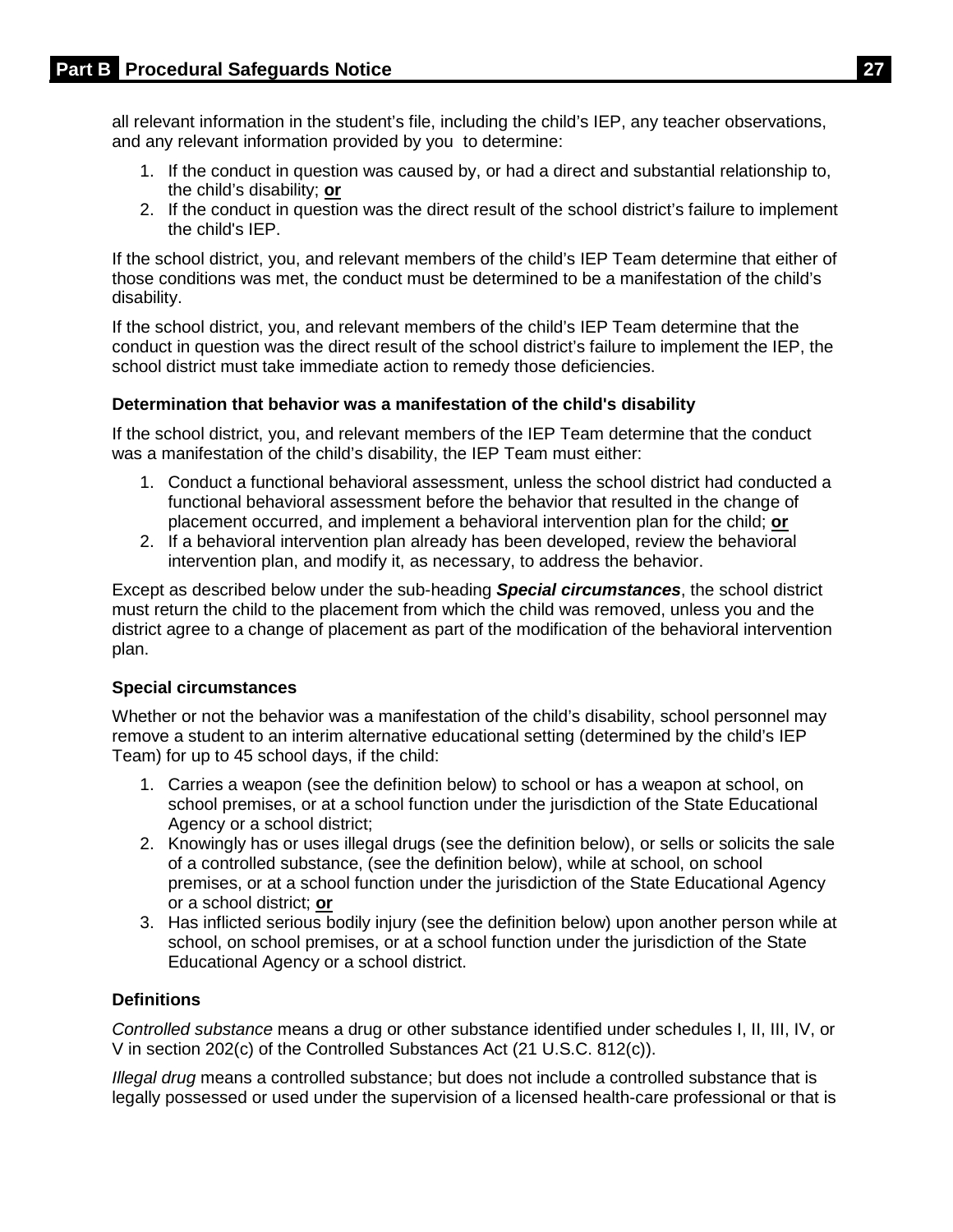legally possessed or used under any other authority under that Act or under any other provision of Federal law.

*Serious bodily injury* has the meaning given the term ''serious bodily injury'' under paragraph (3) of subsection (h) of section 1365 of title 18, United States Code.

*Weapon* has the meaning given the term "dangerous weapon" under paragraph (2) of the first subsection (g) of section 930 of title 18, United States Code.

#### **Notification**

On the date it makes the decision to make a removal that is a change of placement of the child because of a violation of a code of student conduct, the school district must notify you of that decision, and provide you with a procedural safeguards notice.

# <span id="page-29-0"></span>**CHANGE OF PLACEMENT BECAUSE OF DISCIPLINARY REMOVALS**

## **34 CFR §300.536**

A removal of your child with a disability from your child's current educational placement is a **change of placement** if:

- 1. The removal is for more than 10 school days in a row; **or**
- 2. Your child has been subjected to a series of removals that constitute a pattern because:
	- a. The series of removals total more than 10 school days in a school year;
	- b. Your child's behavior is substantially similar to the child's behavior in previous incidents that resulted in the series of removals;
	- c. Of such additional factors as the length of each removal, the total amount of time the child has been removed, and the proximity of the removals to one another*.*

Whether a pattern of removals constitutes a change of placement is determined on a case-bycase basis by the school district and, if challenged, is subject to review through due process and judicial proceedings.

# <span id="page-29-1"></span>**DETERMINATION OF SETTING**

## **34 CFR § 300.531**

The individualized education program (IEP) Team determines the interim alternative educational setting for removals that are **changes of placement**, and removals under the subheadings *Additional authority* and *Special circumstances*.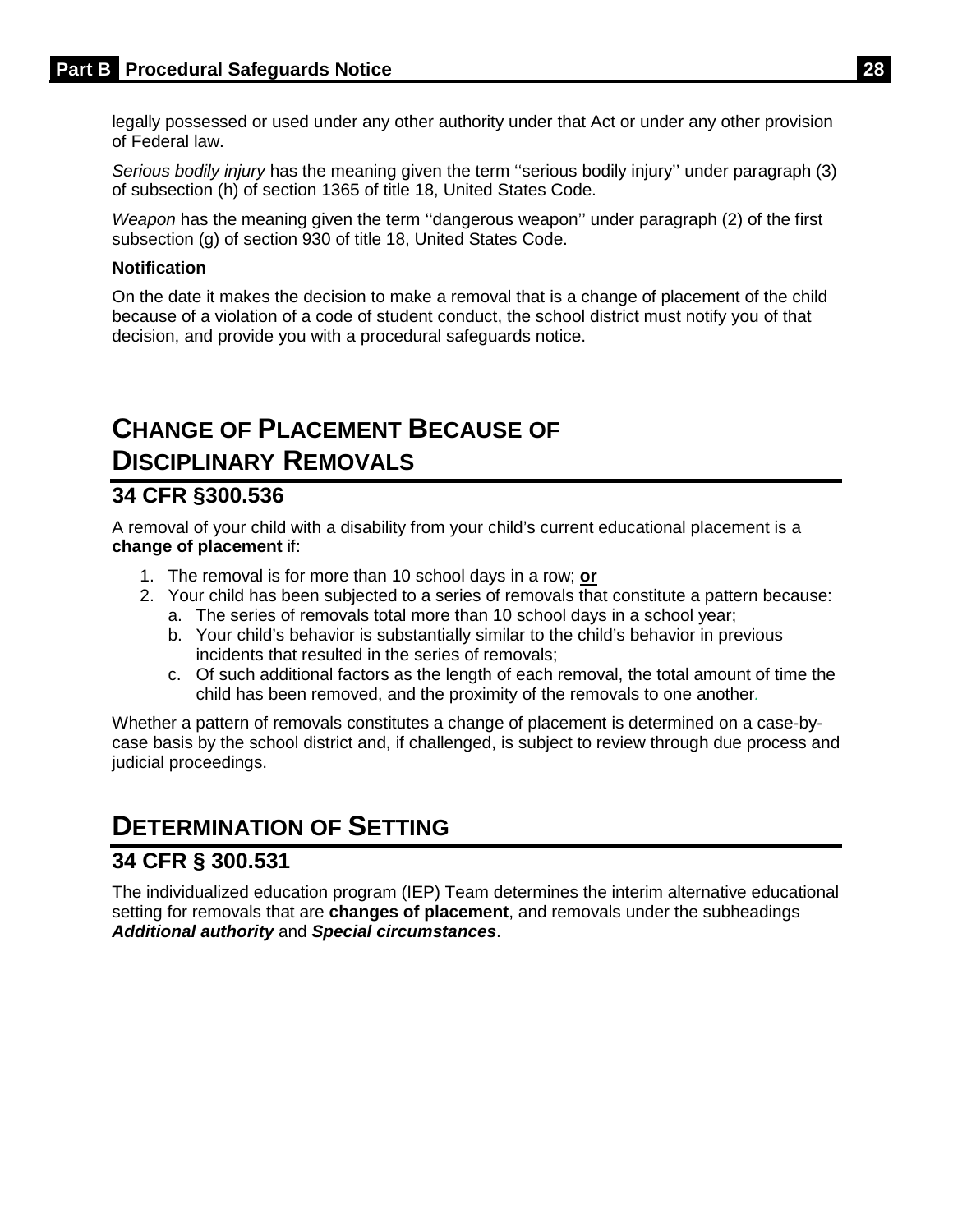## <span id="page-30-0"></span>**APPEAL 34 CFR § 300.532**

## **General**

You may file a due process complaint (see the heading **Due Process Complaint Procedures**) to request a due process hearing if you disagree with:

- 1. Any decision regarding placement made under these discipline provisions; **or**
- 2. The manifestation determination described above.

The school district may file a due process complaint (see above) to request a due process hearing if it believes that maintaining the current placement of the child is substantially likely to result in injury to the child or to others.

## **Authority of hearing officer**

A hearing officer that meets the requirements described under the sub-heading *Impartial*  **Hearing Officer** must conduct the due process hearing and make a decision. The hearing officer may:

- 1. Return your child with a disability to the placement from which your child was removed if the hearing officer determines that the removal was a violation of the requirements described under the heading *Authority of School Personnel*, or that your child's behavior was a manifestation of your child's disability; **or**
- 2. Order a change of placement of your child with a disability to an appropriate interim alternative educational setting for not more than 45 school days if the hearing officer determines that maintaining the current placement of your child is substantially likely to result in injury to your child or to others.

These hearing procedures may be repeated, if the school district believes that returning your child to the original placement is substantially likely to result in injury to your child or to others.

Whenever you or a school district files a due process complaint to request such a hearing, a hearing must be held that meets the requirements described under the headings *Due Process Complaint Procedures, Hearings on Due Process Complaints*, except as follows:

- 1. The State Educational Agency or school district must arrange for an expedited due process hearing, which must occur within **20** school days of the date the hearing is requested and must result in a determination within **10** school days after the hearing.
- 2. Unless you and the school district agree in writing to waive the meeting, or agree to use mediation, a resolution meeting must occur within **seven** calendar days of receiving notice of the due process complaint. The hearing may proceed unless the matter has been resolved to the satisfaction of both parties within **15** calendar days of receipt of the due process complaint.
- 3. A State may establish different procedural rules for expedited due process hearings than it has established for other due process hearings, but except for the timelines, those rules must be consistent with the rules in this document regarding due process hearings.

You or the school districtmay appeal the decision in an expedited due process hearing in the same way as they may for decisions in other due process hearings (see *Appeals*, above).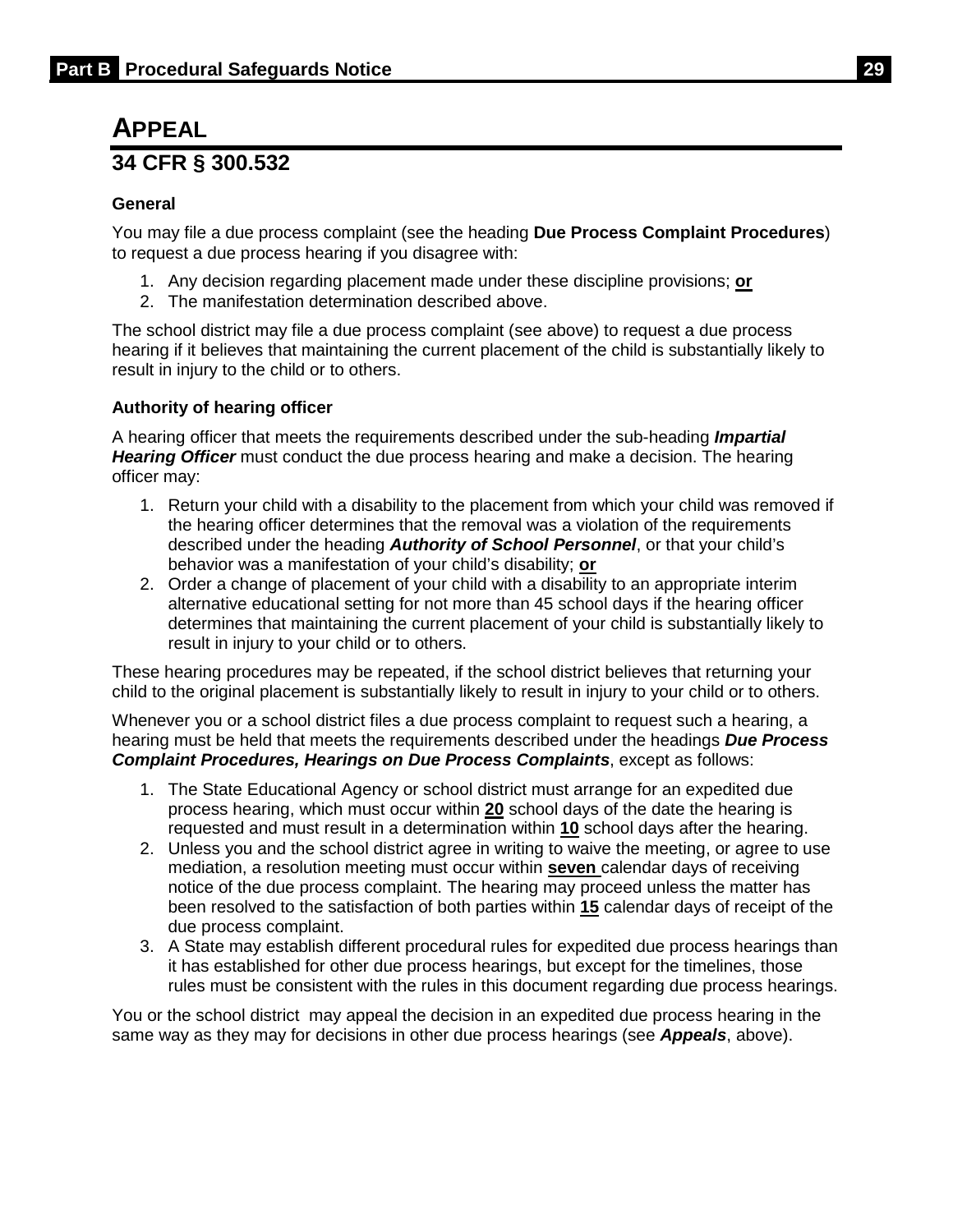# <span id="page-31-0"></span>**PLACEMENT DURING APPEALS**

## **34 CFR §300.533**

When, as described above, you or school district has filed a due process complaint related to disciplinary matters, your child must (unless you and the State Educational Agency or school district agree otherwise) remain in the interim alternative educational setting pending the decision of the hearing officer, or until the expiration of the time period of removal as provided for and described under the heading *Authority of School Personnel*, whichever occurs first.

# <span id="page-31-1"></span>**PROTECTIONS FOR CHILDREN NOT YET ELIGIBLE FOR SPECIAL EDUCATION AND RELATED SERVICES**

## **34 CFR §300.534**

## **General**

If your child has not been determined eligible for special education and related services and violates a code of student conduct, but the school district had knowledge (as determined below) before the behavior that brought about the disciplinary action occurred, that your child was a child with a disability, then your child may assert any of the protections described in this notice.

## **Basis of knowledge for disciplinary matters**

A school district will be deemed to have knowledge that your child is a child with a disability if, before the behavior that brought about the disciplinary action occurred:

- 1. You expressed concern in writing to supervisory or administrative personnel of the appropriate education agency, or to your child's teacher that your child is in need of special education and related services;
- 2. You requested an evaluation related to eligibility for special education and related services under Part B of the IDEA; **or**
- 3. Your child's teacher or other school district personnel expressed specific concerns about a pattern of behavior demonstrated by the child directly to the school district's director of special education or to other supervisory personnel of the school district.

## **Exception**

A school district would not be deemed to have such knowledge if:

- 1. You have not allowed an evaluation of the child or refused special education services; **or**
- 2. Your child has been evaluated and determined to not be a child with a disability under Part B of the IDEA.

## **Conditions that apply if there is no basis of knowledge**

If prior to taking disciplinary measures against your child, a school district does not have knowledge that your child is a child with a disability, as described above under the sub-headings *Basis of knowledge for disciplinary matters* and *Exception*, your child may be subjected to the disciplinary measures that are applied to children without disabilities who engaged in comparable behaviors.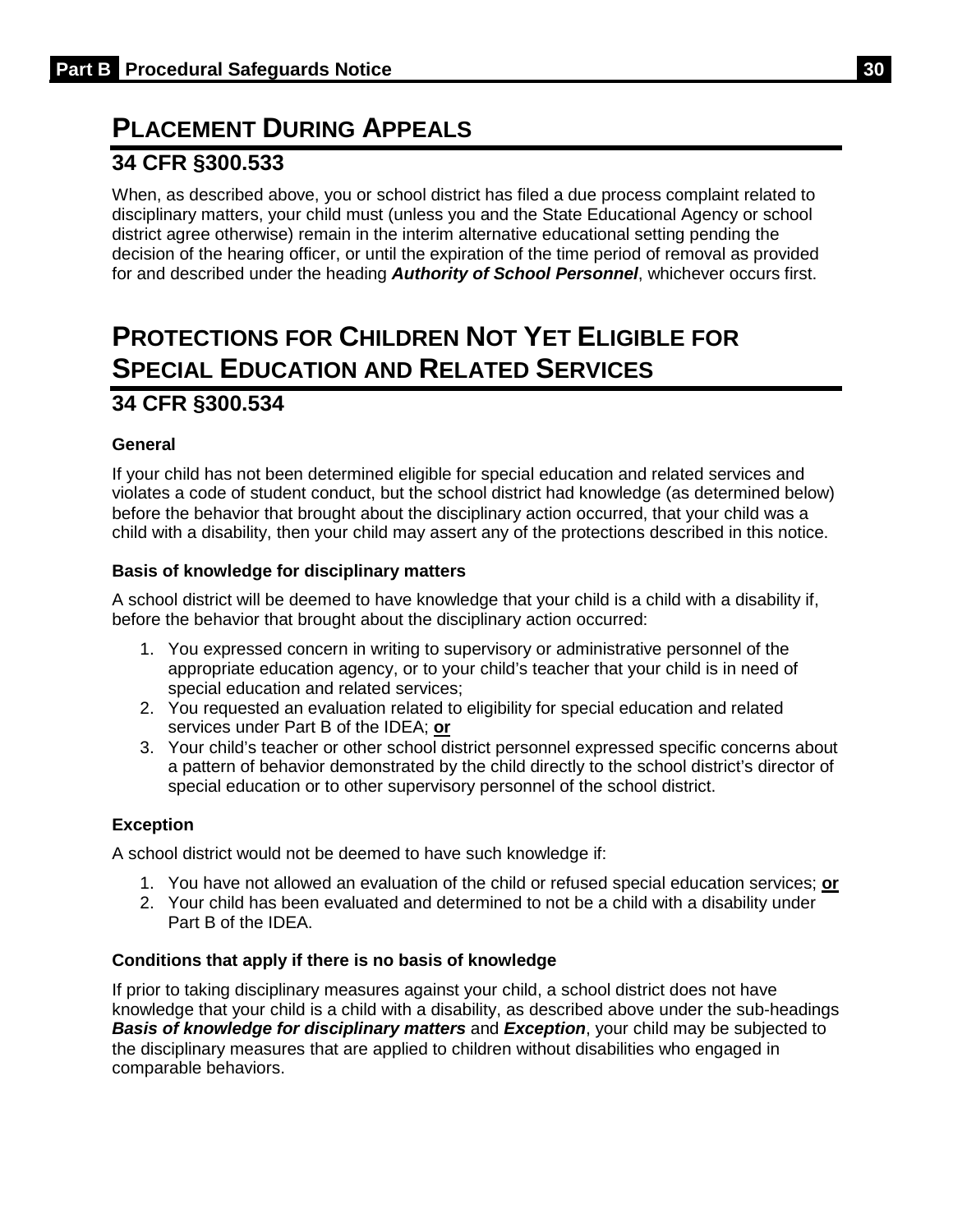However, if a request is made for an evaluation of your child during the time period in which your child is subjected to disciplinary measures, the evaluation must be conducted in an expedited manner.

Until the evaluation is completed, your child remains in the educational placement determined by school authorities, which can include suspension or expulsion without educational services.

If your child is determined to be a child with a disability, taking into consideration information from the evaluation conducted by the school district, and information provided by you, the school district must provide special education and related services in accordance with Part B of the IDEA, including the disciplinary requirements described above.

# <span id="page-32-0"></span>**REFERRAL TO AND ACTION BY LAW ENFORCEMENT AND JUDICIAL AUTHORITIES**

## **34 CFR §300.535**

Part B of the IDEA does not:

- 1. Prohibit an agency from reporting a crime committed by a child with a disability to appropriate authorities; **or**
- 2. Prevent State law enforcement and judicial authorities from exercising their responsibilities with regard to the application of Federal and State law to crimes committed by a child with a disability.

## **Transmittal of records**

If a school district reports a crime committed by a child with a disability, the school district:

- 1. Must ensure that copies of the child's special education and disciplinary records are transmitted for consideration by the authorities to whom the agency reports the crime; **and**
- 2. May transmit copies of the child's special education and disciplinary records only to the extent permitted by the Family Educational Rights and Privacy Act (FERPA).

# <span id="page-32-1"></span>**Requirements for Unilateral Placement by Parents of Children in Private Schools at Public Expense**

# <span id="page-32-2"></span>**GENERAL**

## **34 CFR §300.148**

Part B of the IDEA does not require a school district to pay for the cost of education, including special education and related services, of your child with a disability at a private school or facility if the school district made a free appropriate public education (FAPE) available to your child and you choose to place the child in a private school or facility. However, the school district where the private school is located must include your child in the population whose needs are addressed under the Part B provisions regarding children who have been placed by their parents in a private school under 34 CFR 300.131 through 300.144.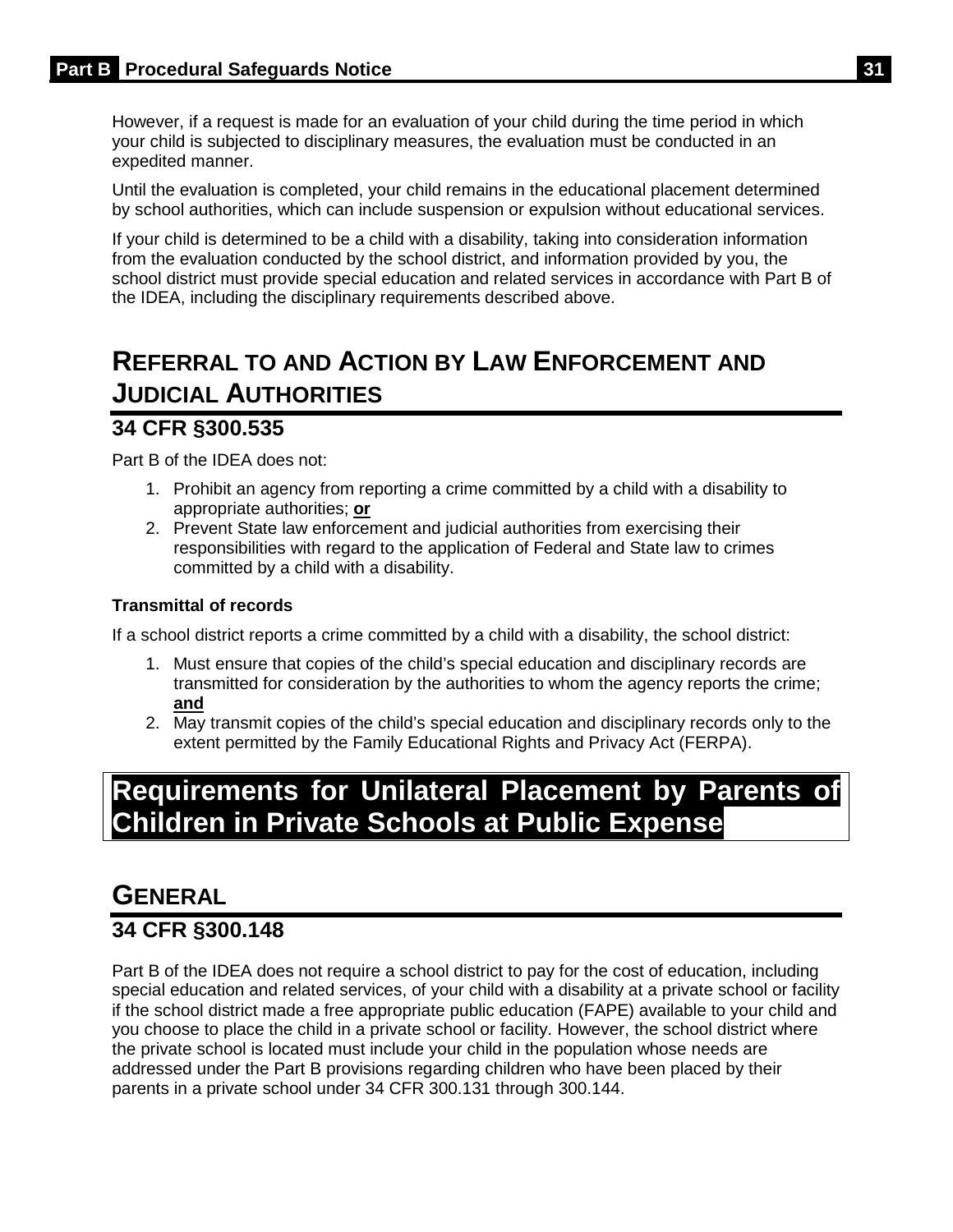#### **Reimbursement for private school placement**

If your child previously received special education and related services under the authority of a school district, and you choose to enroll your child in a private preschool, elementary school, or secondary school without the consent of or referral by the school district, a court or a hearing officer may require the agency to reimburse you for the cost of that enrollment if the court or hearing officer finds that the agency had not made a free appropriate public education (FAPE) available to your child in a timely manner prior to that enrollment and that the private placement is appropriate. A hearing officer or court may find your placement to be appropriate, even if the placement does not meet the State standards that apply to education provided by the State Educational Agency and school districts.

#### **Limitation on reimbursement**

The cost of reimbursement described in the paragraph above may be reduced or denied:

- 1. If: (a) At the most recent individualized education program (IEP) meeting that you attended prior to your removal of your child from the public school, you did not inform the IEP Team that you were rejecting the placement proposed by the school district to provide FAPE to your child, including stating your concerns and your intent to enroll your child in a private school at public expense; or (b) At least 10 business days (including any holidays that occur on a business day) prior to your removal of your child from the public school, you did not give written notice to the school district of that information;
- 2. If, prior to your removal of your child from the public school, the school district provided prior written notice to you, of its intent to evaluate your child (including a statement of the purpose of the evaluation that was appropriate and reasonable), but you did not make the child available for the evaluation; **or**
- 3. Upon a court's finding that your actions were unreasonable.

However, the cost of reimbursement:

- 1. Must not be reduced or denied for failure to provide the notice if: (a) The school prevented you from providing the notice; (b) You had not received notice of your responsibility to provide the notice described above; or (c) Compliance with the requirements above would likely result in physical harm to your child; **and**
- 2. May, in the discretion of the court or a hearing officer, not be reduced or denied for the parents' failure to provide the required notice if: (a) The parent is not literate or cannot write in English; or (b) Compliance with the above requirement would likely result in serious emotional harm to the child.

Additional information about your procedural safeguards can be obtained from the following:

#### **Missouri Department of Elementary and Secondary Education Compliance Section**

Phone: 573-751-0699 Fax: 573-751-3910 TDD: 1-800-735-2966

#### **Missouri Parents Act (MPACT)**

Phone: 816-531-7070 Fax: 816-531-4777 TDD/Voice: 1-800-743-7634